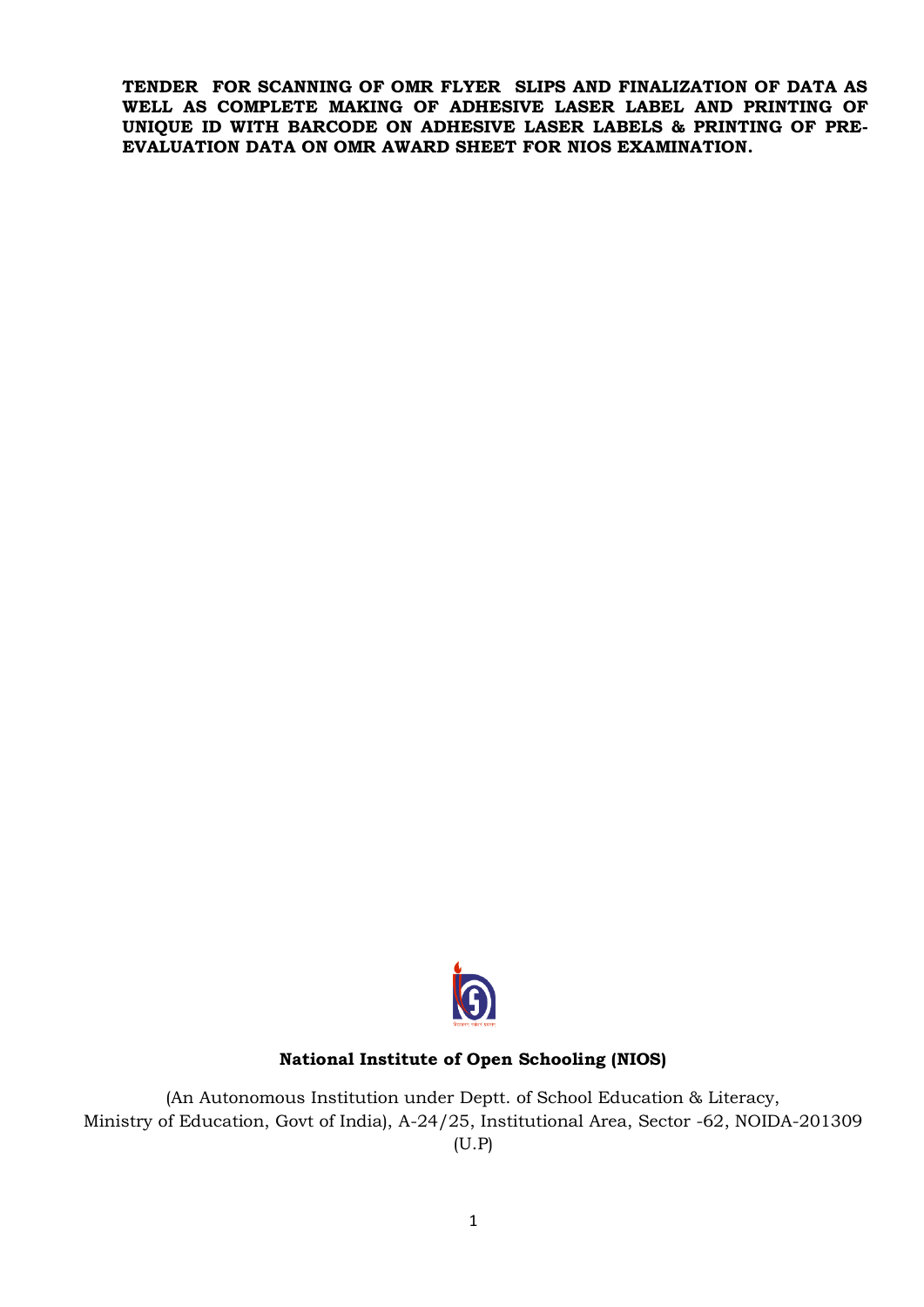

# **National Institute of Open Schooling (NIOS)**

(An Autonomous Institution under Deptt. of School Education & Literacy, Ministry of Education, Govt of India), A-24/25, Institutional Area, Sector -62, NOIDA-201309 (U.P)

# **TENDER NOITCE**

National Institute of Open Schooling (NIOS) invites bids for empanelment from registered ISO certified Bidder/Agency having working experience in various Board/University of Education in the field of Scanning of OMR Flyer Slips and finalization of data as well as complete making of adhesive laser label and printing of unique ID with Barcode on adhesive laser labels & Printing of pre-evaluation data on OMR Award sheet of different specification as per the details given below

# 1. **Estimated Annual value of the work & EMD**

| Item | Work Details for two examinations in a Approx.           | Qty.                | <b>Estimated</b> | $EMD$ (Rs.) |
|------|----------------------------------------------------------|---------------------|------------------|-------------|
| No   | year)                                                    | in a year           | Cost (Rs.)       |             |
|      | Scanning of OMR flyer slips, size 18 cm $x$ 32 Lakhs OMR |                     |                  |             |
|      | 20.5 cm & finalization of data for Secondary             | flyer               |                  |             |
|      | Senior Secondary, Vocational (D.El.Ed                    |                     |                  |             |
|      | /PDPET and other Examinations of various                 |                     | 36 Lakhs         | 90,000      |
|      | projects/ schemes.                                       |                     |                  |             |
| 2.   | (2.1) Making of adhesive laser label                     | Lakhs<br>1.60       |                  |             |
|      | (2.2) Printing of unique ID with Barcode                 | label Adhesive      |                  |             |
|      | on Adhesive laser labels.                                | laser Label and     |                  |             |
|      | $(2.3)$ Printing of pre-evaluation data $\&$             | <b>OMR</b><br>Award |                  |             |
|      | Unique ID on OMR Award sheets.                           | sheets each         |                  |             |

## **2. Nature of the Work**

- **Item No. 1:** Complete making of adhesive laser label and Printing of unique ID with Barcode on adhesive laser label. Printing of pre-evaluation data on OMR Award sheets.
	- **Item No. 2:** Scanning of OMR Flyer Slips of size 18 cm x 20.5 cm and finalization of data.

## **3. Specification of work**

## **Item No. 1: Making of adhesive laser label and printing of unique ID with Barcode on Adhesive laser labels. Printing of pre-evaluation data on OMR Award sheets.**

## **1.1 Complete making of adhesive laser label**

- (i) Complete making of about 80,000 number of sheets for each Exam in April and October every year.
- (ii) Each sheet of size 8.5 inches x 12 inches
- (iii) Each sheet containing 20 laser label of size 92 mm x 22.6 mm
- (iv) Release liner will be of paper top 60 GSM back 60 GSM paper
- (v) Laser label on top will be of maplitho 60 GSM paper
- (vi) 10 gm coating of adhesive on laser label on a sheet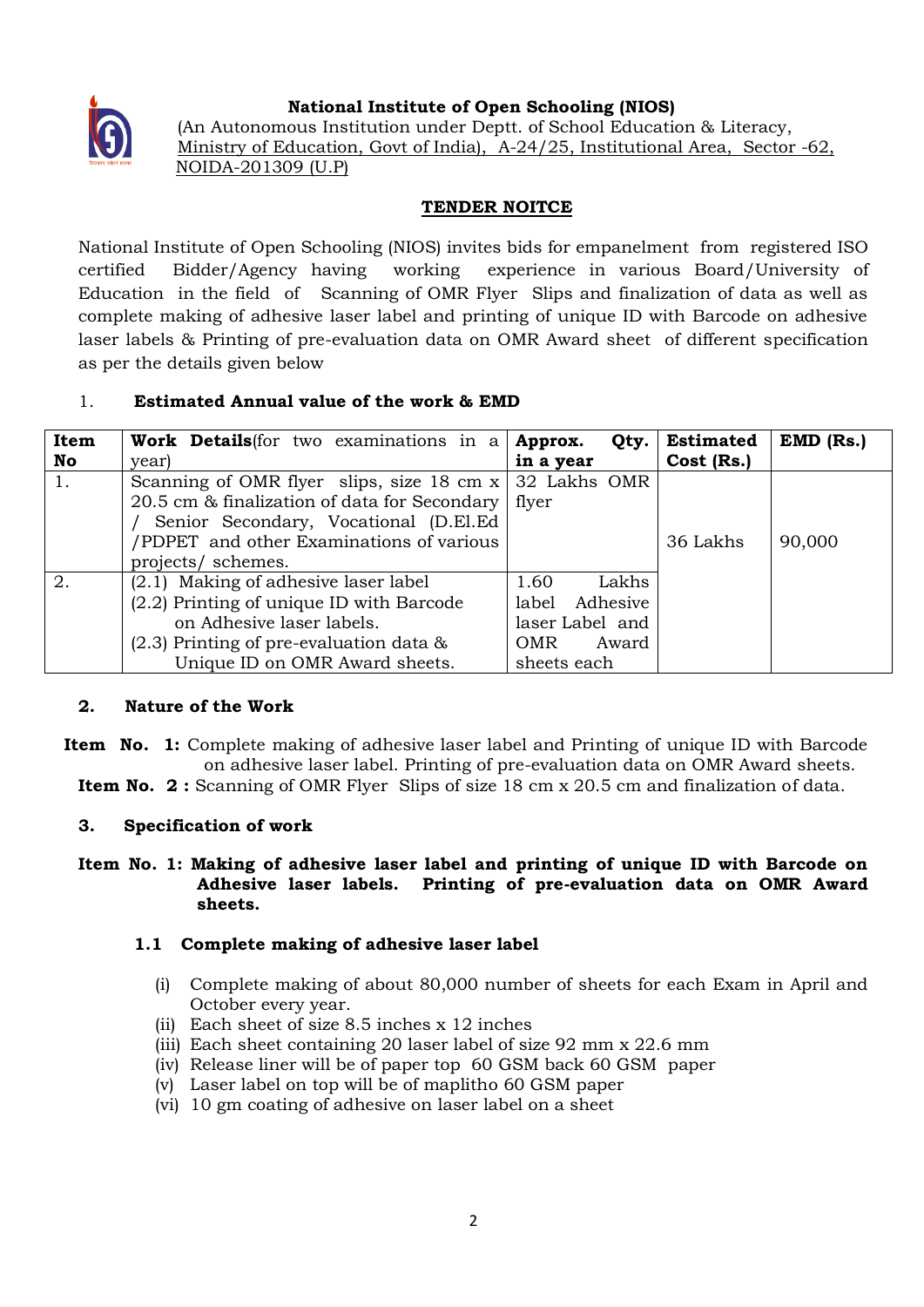## 1.2: **Printing of Unique ID with Bar code in duplicate on adhesive laser label.**

- (i) Approximate 80,000 sheets adhesive laser sheet label to be printed for each exam in April and October every year.
- (ii) Each sheet of size 8.5 inches x 12 inches
- (iii) Each sheet containing 20 laser label of size 92 mm x 22.6 mm
- (iv) Printing of maximum 20 unique ID with bar code in duplicate on each sheet.

## 1.3**: Printing of Pre-examination data and unique ID in duplicate on OMR Award Sheet.**

- (i) Approximate 80,000 sheets OMR award sheets to be printed for each exam in April and October every year.
- (ii) Each OMR award sheet having size of 8.5 inches x 12 inches
- (iii) Printing of maximum 20 unique ID on OMR Award sheet in duplicate
- (iv) All secrecy materials has be provided to NIOS HQs at NOIDA

### **Item No. 2: Scanning of OMR Flyer Slips of size 18 cm x 20.5 cm and finalization of data.**

- **(i)** Bidder/Agency has to deploy manpower & equipment at the Evaluation Centres of NIOS and Evaluation Department, NIOS Headquarter at NOIDA to scan the OMR Flyer Slips and to finalize the data.
- **(ii)** Scanning of OMR Flying Slips of size 18 cm x 20.5 cm. and to create raw score data file. To punch/verify/check and merge the OMR Flying slips which have been rejected in scanning.
- **(iii)** Approx 16 Lakhs OMR Flyers to be scanned for each Exam.
- **(iv)** To carry our corrections of Centre Number, Enrollment Number, Candidate's Name and Subject Code as well as Answer Book Serial number and Identification/Unique ID as bar code which have been scanned wrongly, if any.
- **(v)** To print edit list-Invalid/duplicate Enrolment number, Candidate's Name and Subject Code as well as Answer Book Serial number and Identification/Unique ID etc. To check and update the list, update the data file with corrections till all errors are removed.
- **(vi)** To provide a copy of updated database on External Hard Disc/DVD as per requirement of the Institution.

#### **4. Volume and timing of the work (Item no. 1)**

### **Making of Adhesive Laser Label & printing of unique ID with Barcode on adhesive Laser Labels as well as Printing of Pre-evaluation data on OMR Award sheets.**

- i. Complete making of approx 80, 000 number of adhesive laser label sheet of size 8.5 inches x 12 inches having 20 laser label of size 92 mm x 22.6mm on each sheet for each examination in April & October every year.
- ii. Printing of Unique ID with Barcode on Adhesive Laser Label in duplicate on about 80,000 number of adhesive Laser label sheet of size 8.5 inches x 12 inches containing maximum 20 laser labels for each examination in April & October every year.
- iii. Printing of pre-evaluation data on Approximate 80,000 number of OMR Award sheets which contains maximum 20 records on each award sheets for each examination in April & October every year.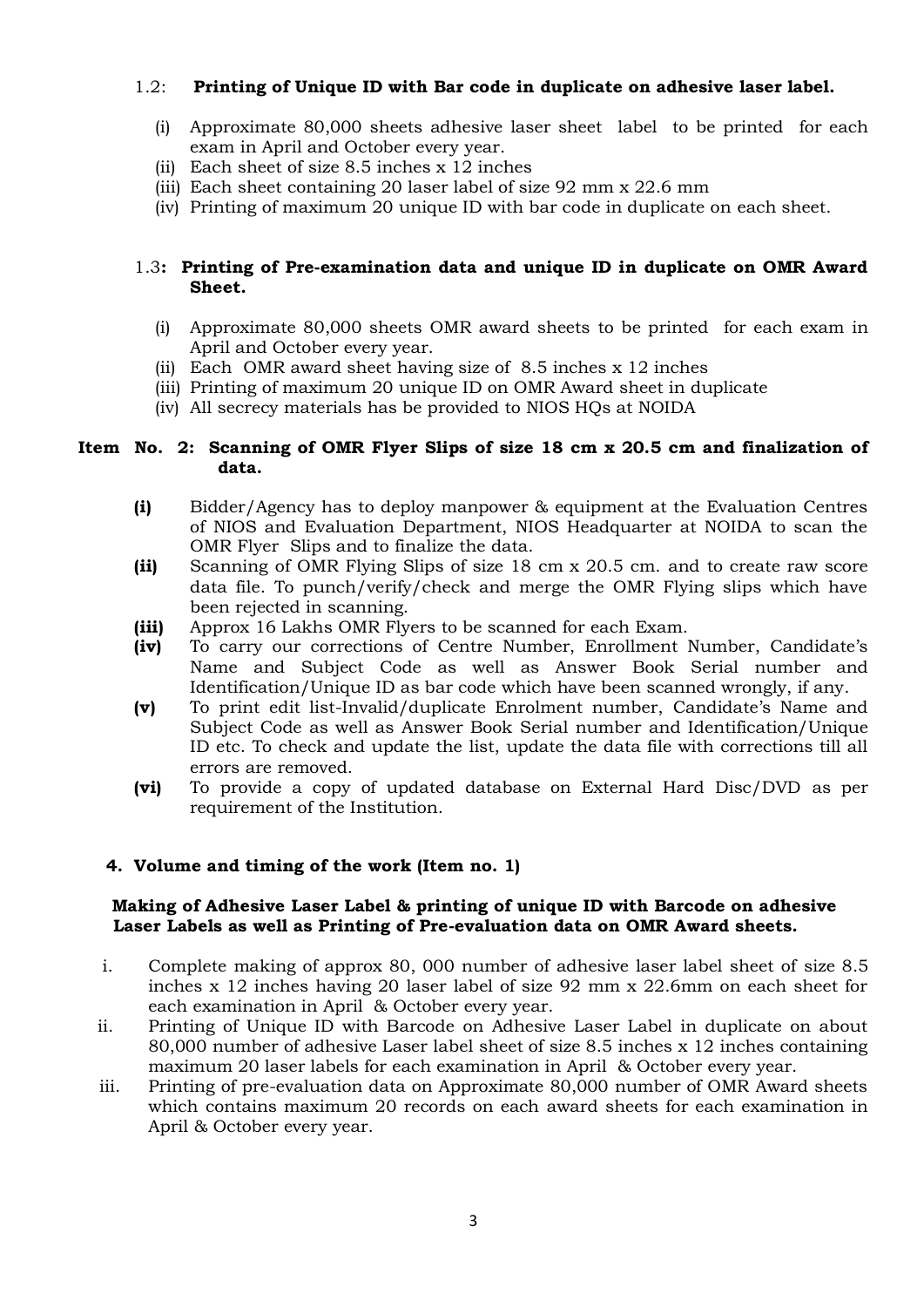## **4.1 Volume and timing of the work (Item No.2)**

## **Scanning of OMR flyer slips and finalization of data at the Evaluation Centres of NIOS and Evaluation Department, NIOS Headquarter at NOIDA.**

| S1.<br>No. | Name of the examination                                                                                                                        | OMR<br>of<br>slips/number<br>of<br>record | Approx. number Tentative Timing of<br>flyer   the work |
|------------|------------------------------------------------------------------------------------------------------------------------------------------------|-------------------------------------------|--------------------------------------------------------|
| 1.         | Sr. Secondary<br>Secondary and<br>April/May examination/ Vocational<br>(D.El.Ed/PDPET)& other examination of<br>various projects/ schemes.     | 18 Lakhs                                  | April-May (every year)                                 |
| 2.         | Secondary and Senior<br>Secondary,<br>Oct./Nov examination /(Vocational<br>(D.El.Ed/PDPET) & Other examination<br>of various projects/ schemes | 14 Lakhs                                  | October-November<br>(every year)                       |

# **4.2 Approximate volume of OMR Flyer slips to be Scanned at Regional Centre/ Evaluation centre**

| S1.              | <b>Place of Regional Centre/</b> | <b>Approx. Volume of OMR Flyer Slips</b> |           |                         |           |
|------------------|----------------------------------|------------------------------------------|-----------|-------------------------|-----------|
| No.              | <b>Evaluation Centre</b>         | April Examination2022                    |           | October Examination2022 |           |
|                  |                                  | Secondary                                | Sr.       | Secondary               | Sr.       |
|                  |                                  |                                          | Secondary |                         | Secondary |
| 1.               | Prayagraj                        | 30000                                    | 60000     | 30000                   | 40000     |
| 2.               | Bengaluru                        | 6000                                     | 10000     | 5000                    | 8000      |
| $\overline{3}$ . | Bhopal                           | 70000                                    | 75000     | 40000                   | 60000     |
| 4.               | Bhubaneswar                      | 15000                                    | 20000     | 10000                   | 14000     |
| 5.               | Chandigarh                       | 90000                                    | 110000    | 70000                   | 80000     |
| 6.               | Chennai                          | 5000                                     | 7000      | 4000                    | 6000      |
| 7.               | Dehradun                         | 50000                                    | 80000     | 15000                   | 30000     |
| 8.               | Delhi                            | 100000                                   | 150000    | 80000                   | 100000    |
| 9.               | Dharamshala                      | 12000                                    | 20000     | 13000                   | 20000     |
| 10.              | Gandhinagar                      | 25000                                    | 20000     | 20000                   | 30000     |
| 11.              | Guwahati                         | 60000                                    | 50000     | 40000                   | 50000     |
| 12.              | Hyderabad                        | 3000                                     | 6000      | 5000                    | 10000     |
| $\mathbf{P}$     | Jaipur                           | 80000                                    | 60000     | 70000                   | 80000     |
| 14.              | Kochi                            | 40000                                    | 120000    | 30000                   | 70000     |
| 15.              | Kolkata                          | 44000                                    | 50000     | 30000                   | 40000     |
| 16.              | Patna                            | 20000                                    | 40000     | 20000                   | 45000     |
| 17.              | Pune                             | 50000                                    | 30000     | 25000                   | 15000     |
| 18.              | Raipur                           | 15000                                    | 30000     | 20000                   | 35000     |
| 19.              | Ranchi                           | 25000                                    | 30000     | 10000                   | 15000     |
| 20.              | Sikkim                           | 6000                                     | 10000     | 4000                    | 8000      |
| 21.              | Visakhapatnam                    | 20000                                    | 40000     | 25000                   | 65000     |
| 22.              | Jammu                            | 6000                                     | 10000     | 5000                    | 8000      |
|                  | <b>Total</b>                     | 772000                                   | 1028000   | 571000                  | 829000    |
|                  | Total: Secondary+ Sr.            |                                          | 1800000   |                         | 1400000   |
|                  | <b>Secondary</b>                 |                                          |           |                         |           |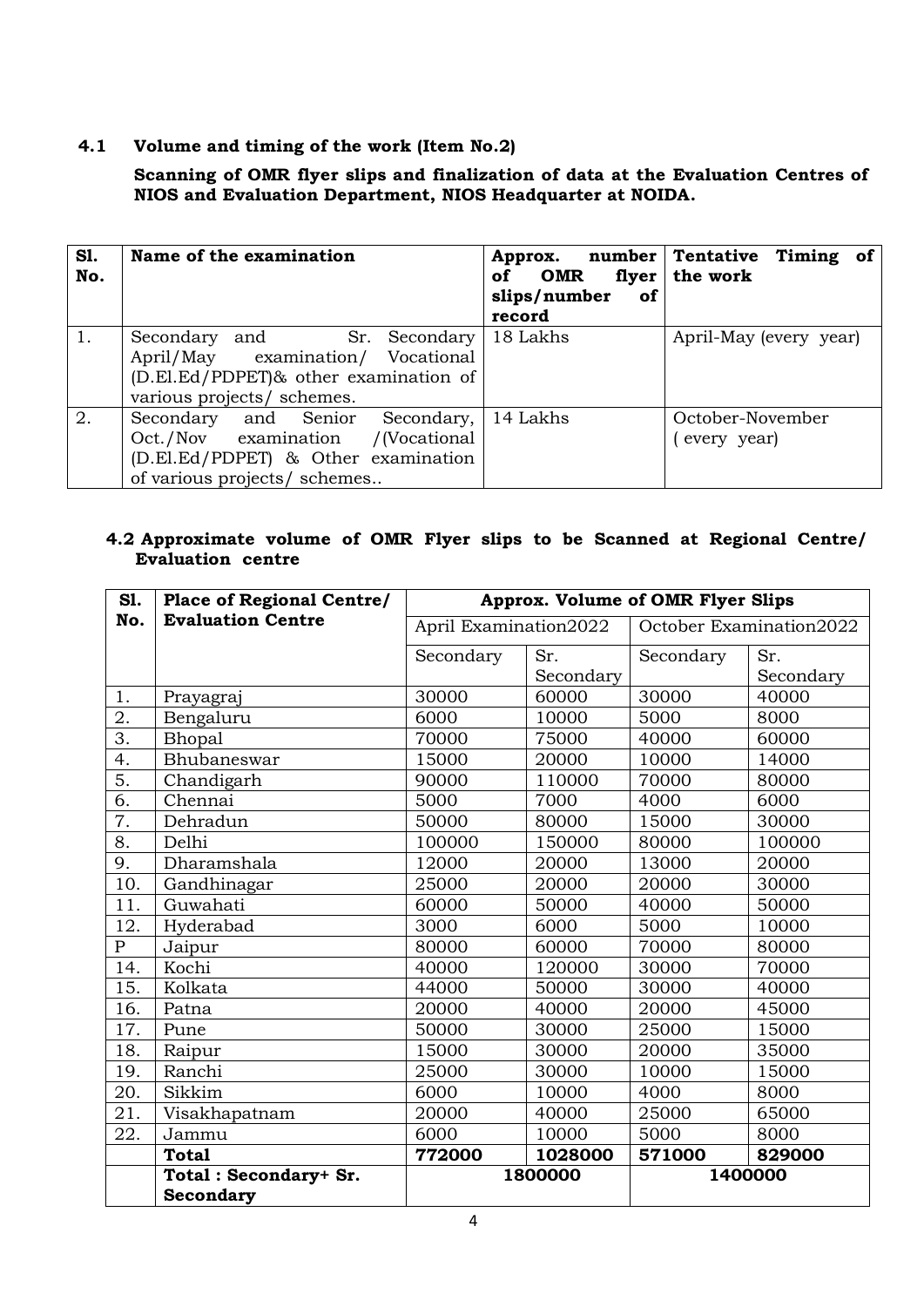**5.** The Tender documents divided in two parts. The first part is called "Tender documents" cum 'Technical Bid'' called as Technical Bid along with Check List and the second part is called 'Financial Bid.'

**6.** Interested Bidders/Agencies can download the Tender Document from the NIOS portal [www.nios.ac.in](http://www.nios.ac.in/) and fill the complete Tender form from CPPP e-Procurement site i.e. (https://eprocure.gov.in/eprocure/app) as per the schedule given below in critical date sheet :

# **7. CRITICAL DATE SHEET**

| Bid Documents Published Date and Time | 28/02/2022 | 05.00 P.M |
|---------------------------------------|------------|-----------|
| Bid Document Download Date and Time   | 01/03/2022 | 03.00 P.M |
| Clarification Start Date and Time     | 03/03/2022 | 03.00 P.M |
| Clarification Closing Date and Time   | 04/03/2022 | 03.00 P.M |
| Bid Submission Start Date and Time    | 04/03/2022 | 10.00 A.M |
| Bid Submission End Date and Time      | 25/03/2022 | 03.00 P.M |
| Technical Bid Opening Date and Time   | 25/03/2022 | 03.00 P.M |

**8. Bids shall be submitted as per critical Date Sheet at** CPPP e-Procurement site i.e. (**https://eprocure.gov.in/eprocure/app**)**. The cost of Tender processing fee is Rs. 1000/-(Rupees One thousand only ) which in non refundable and not adjustable.**

- **9.** Earnest Money Deposit (EMD) as well as the Tender Processing Fees to be submitted in the form of a Demand Draft/Pay Order/Bankers Check in favour of "Secretary, NIOS Payable at NOIDA."
- **10.** Evidences in respects of cost of Tender processing fee, EMD, any Samples of Papers duly signed and stamped are to be sent to the Dy. Director (Evaluation) at the Address indicated below on or before bid opening date/time as mentioned in critical date sheet. Tender Documents received in incomplete shape or beyond the stipulated period shall not be entertained under any circumstances.

# **Deputy Director (Evaluation) National Institute of Open Schooling (NIOS) A-24/25, Institutional Area, Sector -62, NOIDA-201309 (U.P) Pin: 201309,Phone: 0120-4089844/867/865 E-mail: conf@nios.ac.in**

**11.** The NIOS reserves the right to accept, reject or prefer any bid and to annul the bidding process and reject all bids at any time prior to award of contract, without thereby incurring any liability to the affected Bidder/Agency or Bidders/Agencies of the ground for Institution's action. The institution also reserves to itself the right to accept any Bid in part or spilt the order between two or more Bidders/Agencies.

**Note: In case of any issues related to online submission of tender on CPPP e-Procurement(website: https://eprocure.gov.in/eprocure/app), the Bidders/Agencies may download the entire document and submit duly filled tender quotation & other enclosures in the tender box placed in Evaluation Department, 7th floor NIOS HQs,**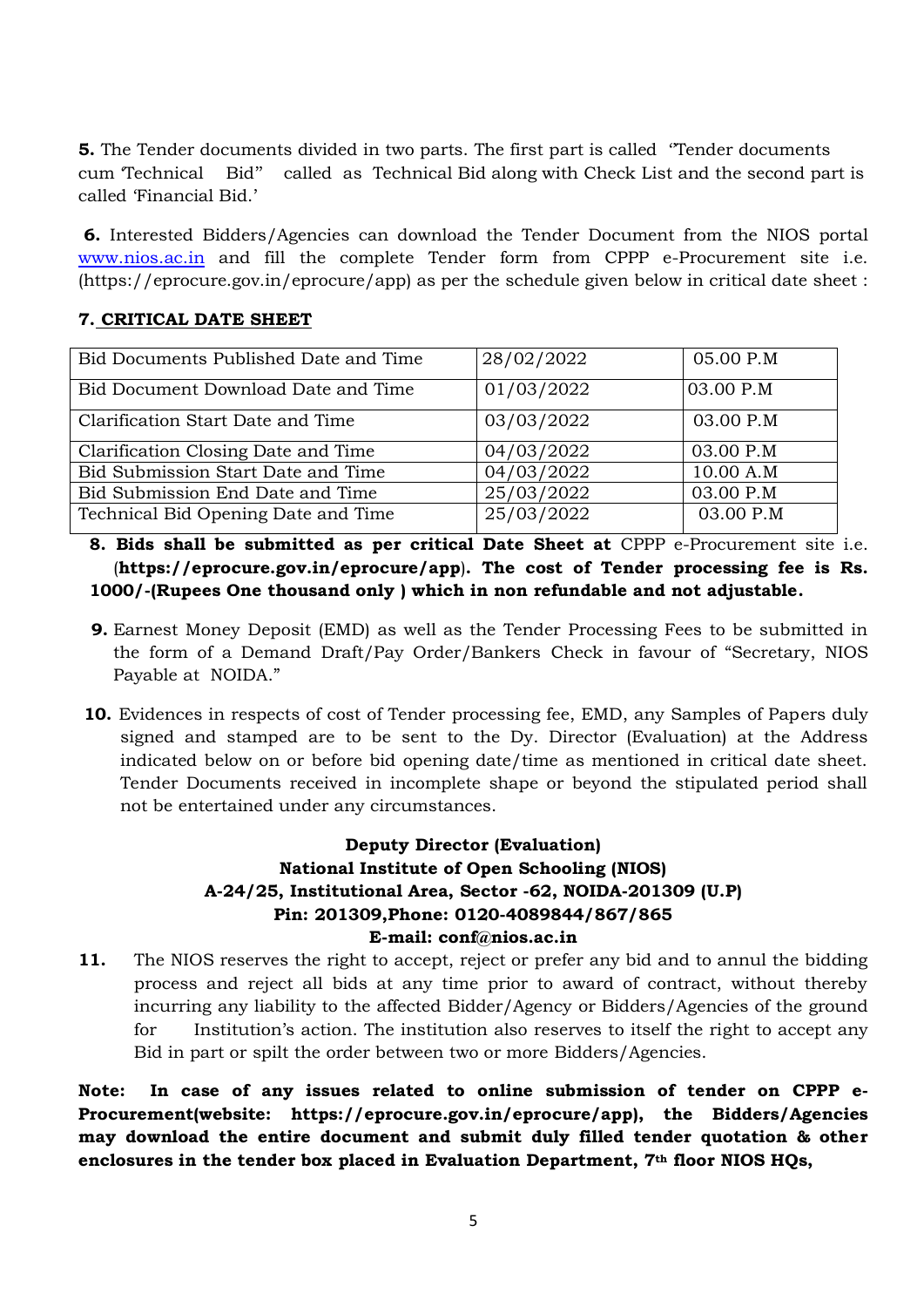# **CONTENT**

| <b>Annexure</b> | Description                                       |
|-----------------|---------------------------------------------------|
| 1.              | Instruction to Bidders/Agencies                   |
| 2.              | Qualifying / Eligibility requirements for bidding |
| 3.              | General Terms & Conditions                        |
| 4.              | Submission of Bid                                 |
| 5.              | Instructions for on line Bid submission           |
| 6.              | Tender Form - Technical Bid                       |
| 7.              | Check List – Technical Bid                        |
| 8.              | Tender Form-Financial Bid                         |
| 9.              | Tender Acceptance letter                          |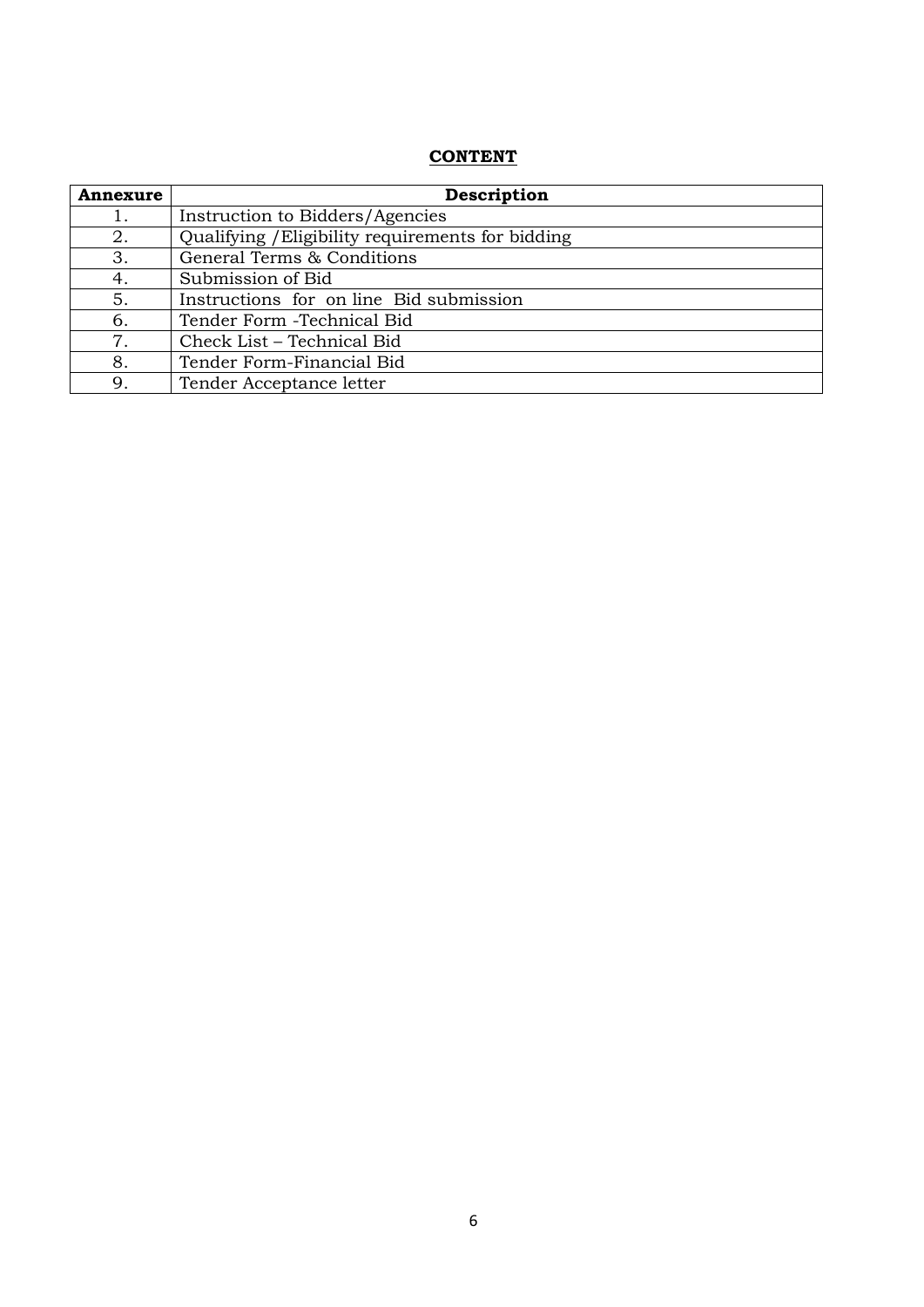## **INSTRUCTION TO BIDDERS**

- 1. Please go through the Tender document carefully to understand the documents required to be submitted as part of the bid.
- 2. Bidder/Agency should take into account any corrigendum published on the Tender document before submitting their bids.
- 3. The Technical bids will be opened on\_\_\_\_\_\_\_\_\_\_\_\_\_\_ The date and time for opening of financial bids shall be informed to those who qualify in the Technical bid.
- 4. The Bidders/Agencies should have their own infrastructure and manufacturing unit with sufficient manpower.
- 5. The Bidders/Agencies must have sufficient storage facility and appropriate security measures for the safe custody of the blank stationery.
- 6. In case of those Bidder/Agency who fail to qualify the eligibility criteria and whose technical bids do not qualify, the Earnest Money Deposit (EMD) will be refunded without interest at the earliest after expiry of the final bid validity and on or before the 30th day after the award of the contact. Earnest money deposit of the successfully Bidder/Agency will be returned after submission of the performance Bank guarantee.
- 7. The successful Bidders/Agencies shall submit Performance Bank Guarantee in the form of Demand draft/FDS of nationalized/scheduled commercial bank in favour of "**Secretary NIOS payable at NOIDA**" of an amount equivalent to **3%** of contract value valid for 60 days beyond the date of completion of all contractual obligation of supplier including warranty obligation from any scheduled commercial bank located in India at his own expense within 15 working days from the date of issue of Work Order of the Contract or prior to signing of the Contact whichever is earlier, failing which the work order stand cancelled and EMD shall be forfeited.
- 8. The NIOS reserves the right to accept, reject or prefer any bid and to annul the bidding process and reject all bids at any time prior to award of contract without thereby incurring any liability to the affected Bidder or Bidders of the ground for Institution action. The Institution also reserves to itself the right to accept any bid in part or split the order between two or more Bidders/Agencies.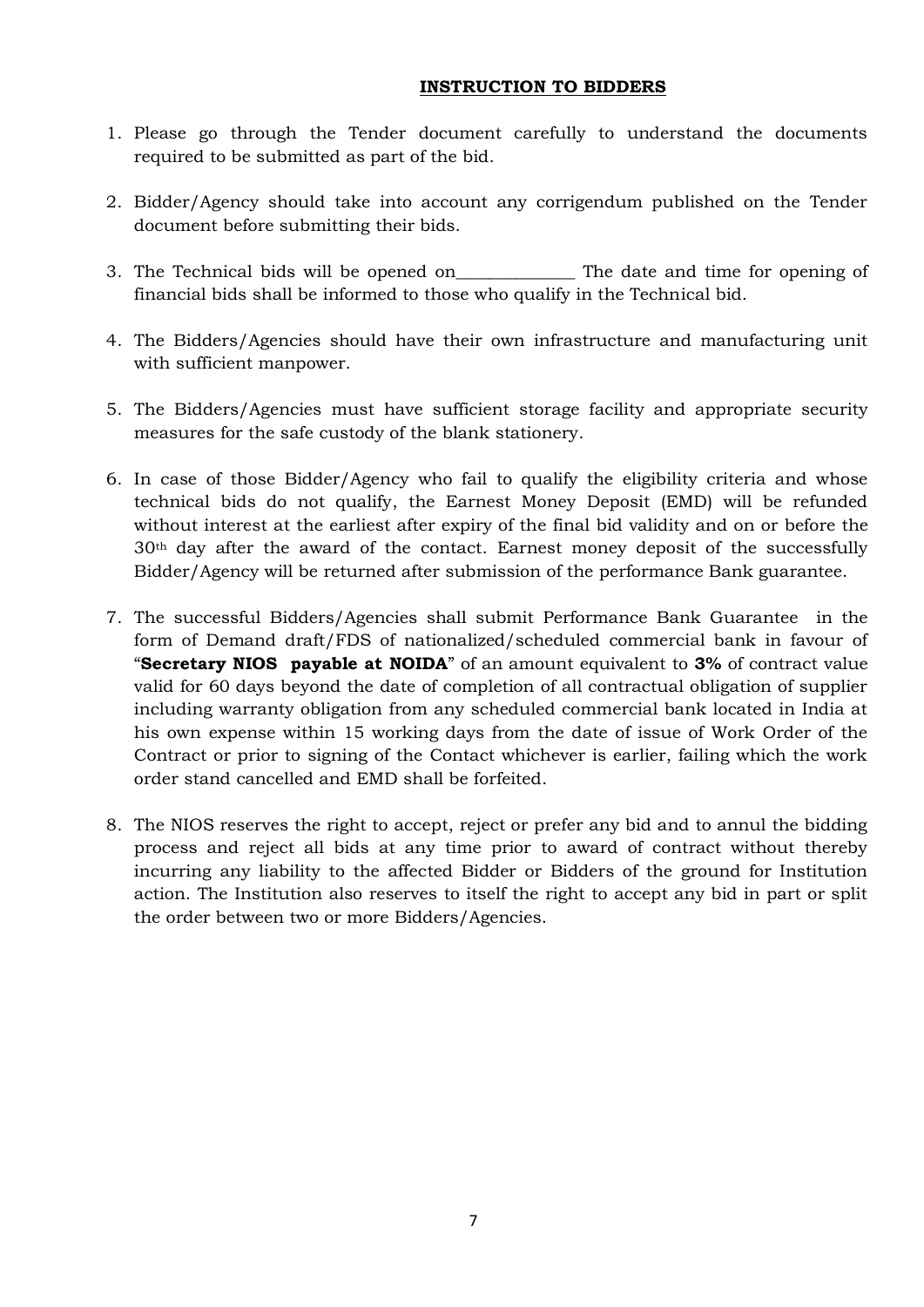## **QUALIFYING/ELIGIBILITY REQUIREMENTS FOR BIDDING (To be supported by documentary evidences)**

1. **Experience:** Bidder/Agency should have at least (3) three years experience in the field of post examination work including image Scanning /OCR/ICR/OMR for sensitive & time bound projects like examination from National/ State Boards of Education/ University

The Bidder/Agency should have adequate number of heavy duty image scanners or OMR scanners of its own with scanning speed of 40-50 pages per minute. The Bidder/Agency has to install the scanners at each Evaluation Centre for scanning around 50 to 60 thousand sheets per day during working hours at each Regional Centre of the NIOS.

- 2. **Turnover:** The Bidder/Agency should have minimum turnover of **Rupees 3.0 Crores**  per annum in each of the previous three financial years (i.e. year 2018-2019,2019- 2020 and 2020-2021) and should provide copy of Audited Balance sheet, trading, Profit & Loss Account.
- 3. The Bidder/Agency must be registered ISO certified in the field of scanning of OMR complete making of Adhesive Laser Label, Printing of Unique ID with Barcode on Adhesive laser label, Printing of data on OMR Award sheet. The Bidder/Agency should have a valid ISO certificate to be enclosed along with technical bid.
- 4. The Bidder/Agency must have the minimum staff requirement (a) Permanent (including technical staff  $\therefore$  10 in numbers (b) Other staff (skilled / un-skilled :20 in numbers
- 5. Tender processing fee of **Rs.1000/- (Rupees One thousand only)** shall be in the form of Demand draft drawn in favour of the Secretary, NIOS payable at NOIDA and to be enclosed along with the Technical Bid.
- 6. Earnest Money Deposit of **Rs.90,000 (Rupees Ninety thousand only)** shall be in the form of Demand draft drawn in favour of the Secretary, NIOS, NOIDA and to be enclosed along with the Technical Bid.
- 7. The work are like scanning of the OMR Flyer slips and to finalize data are to be carried out at premises of Regional Centres of the NIOS or at the Evaluation Centers of NIOS and Evaluation Department, NIOS Headquarter at NOIDA.
- 8. The Bidder/Agencys registered with NSIC/MSME or concerned Ministry or Department shall be exempted from depositing EMD but they shall be required to make payment for tender processing fee. However, the Performance Bank Guarantee shall be obtained from every successful Bidder/Agency irrespective of their registration status etc. and Performance Bank Guarantee should remain valid for a period of sixty days beyond the date of completion of all contractual obligations of the Bidder/Agency including warranty obligations. EMD should be refunded to the successful Bidder/Agency on receipt of performance Bank Guarantee.
	- Sl.No **Name of equipment Quantity** a) Computer (Latest configuration ) 20 b) Scanner (Heavy duty) 12 c) Laser Printers ((Heavy Duty) ( (Capacity of atleast 30-40 pages per minutes ) 08

d) Line printer (Heavy duty) 04 E) OMR Scanners 1 05

9. The Bidder/Agency must have the following technical infrastructure.

**10. The work place of the Bidder/Agency must be situated in Delhi/NCR region.**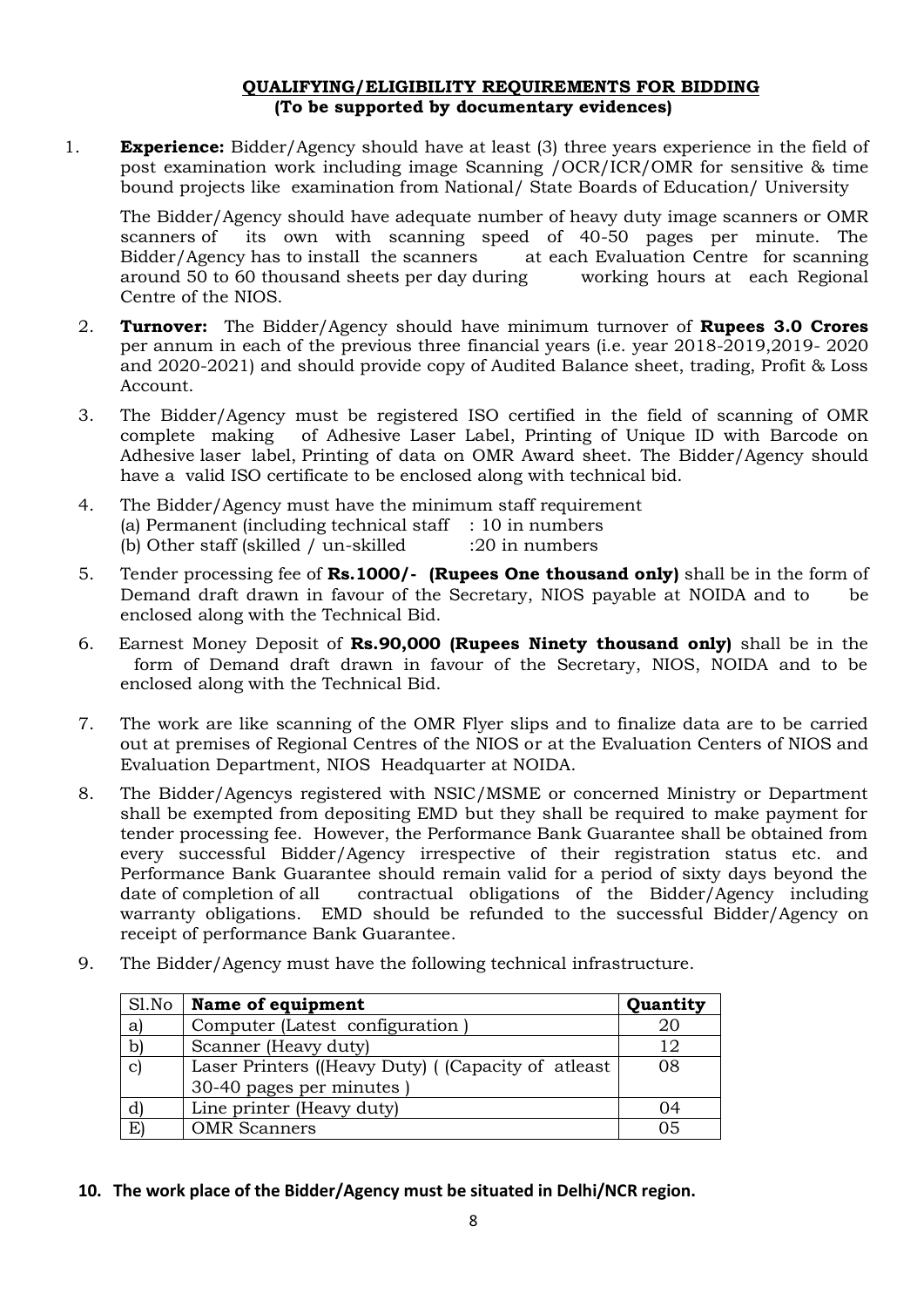- 11. The Tender Forms received without tender processing fee, earnest money or incomplete in any respect will not be accepted.
- 12. Scanning is to be carried out through image scanning using ICR/OCR or OMR technology.

## 13. **Details of works to be Done**

**Item No. 1: Making of adhesive laser label and printing of unique ID with Barcode on Adhesive laser labels. Printing of pre-evaluation data on OMR Award sheets.**

### **1.1 Complete Making of Adhesive laser labels.**

- (i) Complete making of about approximate 80,000 number of sheets for each Exam.
- (ii) Each sheet of size 8.5 inches x 12 inches
- (iii) Each sheet containing 20 laser label of size 92 mm x 22.6 mm
- (iv) Release liner will be of 60 GSM paper
- (v) Laser label on top will be of maplitho 60 GSM paper
- (vi) 10 gm coating of adhesive on laser label on a sheet

### **1.2 Printing of unique ID with Barcode on Adhesive laser labels.**

 **Input:** Database containing Subject Code, and Identification Number.

### **Output :**

- **(i)** Printing of Barcode on Adhesive Laser labels with: Identification Number, Subject Code, as numeric on Left hand Side of label and Barcode, Identification Number & Subject Code on Right Hand Side of label with page number on each sheet. Each sheet of 8.5 inches x 12 inches size will have 20 adhesive laser labels. Order of Printing shall be specified by the Institution.
- (ii) The entire work has to be completed within a period of 10 days of time.
- (iii)Slitting of 8.5inches x 12inches size sheets into 20 labels. Each label shall be of size 92 mm x 22.6mm.
- (iv) Testing of each sheet printed for grammage of Paper, Strength, Adhesive power and printing
- (v) To check each sheet for quality control i.e. to ensure adhesiveness, printing matter, size etc.
- (vi) To verify printed Barcode for its accuracy.

#### 1.3 **Printing of Pre-Evaluation data & Unique ID on OMR Award Sheets.**

**Input:** Database containing Subject Code, and Identification Number.

**Output:** Printing of Unique Id and other pre-examination data on OMR award Sheet having maximum 20 records on each sheet.

The entire work has to be completed within a period of 10 days of time.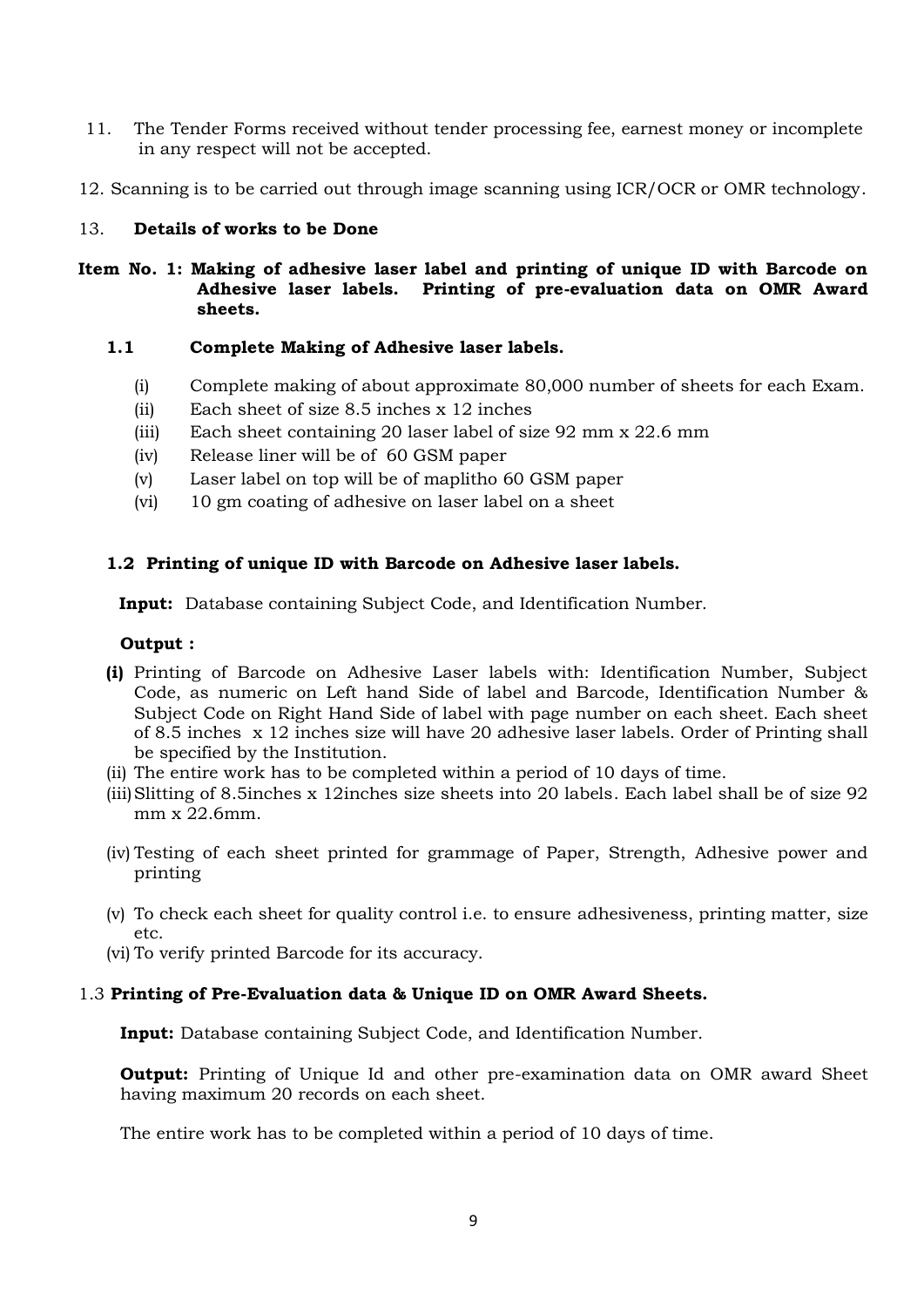## **Item No. 2: Scanning of OMR Flyer Slip of size 18cm x 20.5 cm and finalization of data: Input Document:**

- 1) OMR Flying Slips of size 18 cm x 20.5 cm having Centre Number, Roll Number, Subject Code, Candidate's Name, Identification Number as Bar Code & Answer Book serial number as Bar Code.
- 2) Pre-examination Data.

## **Output Report**

- (i) Bidder/Agency has to deploy manpower & equipment at the Evaluation Centres of NIOS and Evaluation Department, NIOS Headquarter at NOIDA to scan the OMR Flyer Slips and to finalize the data.
- (ii) Scanning of OMR Flying Slips of size 18 cm x 20.5 cm. and to create raw score data file. To punch/verify/check and merge the OMR Flying slips which have been rejected in scanning.
- (iii)Approx 16 Lakhs OMR Flyers to be scanned for each Exam.
- (iv) To carry our corrections of Centre Number, Enrollment Number, Candidate's Name and Subject Code as well as Answer Book Serial number and Identification/Unique ID as bar code which have been scanned wrongly, if any
- (v) To print edit list-Invalid/duplicate Enrolment number, Candidate's Name and Subject Code as well as Answer Book Serial number and Identification/Unique ID etc. To check and update the list, update the data file with corrections till all errors are removed.
- (vi) To provide a copy of updated database on External Hard Disc/DVD leveling the year and month of exams, as per requirement of the Institution. It will be sole property of NIOS.
- (vii) The entire work has to be completed within a period of 10 days of time.

### **NOTES:**

- 1. The Bidder/Agency should ensure that the sheets are printed strictly in the order specifies by the Institution.
- 2. The Bidder/Agency should ensure that unique bar codes are printed and shall ensure that there are no duplicate barcodes or missing barcodes.
- 3. The Bidder/Agency should ensure that the printed sheets are arranged and packed in boxes as per requirement of the NIOS.
- 4. The Bidder/Agency should ensure that missing/blank sheets or duplicate sheets are not packed in the boxes.
- 5. The Bidder/Agency should ensure that the quality of labels, printing of barcode and adhesive used is as per industry standard.

#### **14. SELECTION PROCEDURE**

**The institution will make a panel of Bidders/Agencies on the basis of lowest (L-1) quoted rate. The** *Bidders* **are required to give their consent/acceptance to the lowest (L-1) quoted rates. The Institution shall empanel maximum 02 Agencies/Bidders on L-1 rate. The entire work as mentioned under item no.1 and Item No. 2 will be allotted out of Two different eligible empanelled Agencies/Bidders on L-1 rates.**

The eligible/same Bidder/Agency which has quoted L-1 rate for both the items i.e., Item no. 1 and Item no. 2, the  $2<sup>nd</sup>$  Lowest Bidder/Agency has to give their consent/acceptance to execute the work at L-1 rates( as the case may be)

In case, the Bidder/Agency quoted L-1 rate for item no. 1 refuses to undertake the work for item no. 2 at L-1 rates , the EMD of the Bidder/Agency would stand forfeited and the entire work would be offered by NIOS to any of the eligible Bidder/Agency at L-1 rates.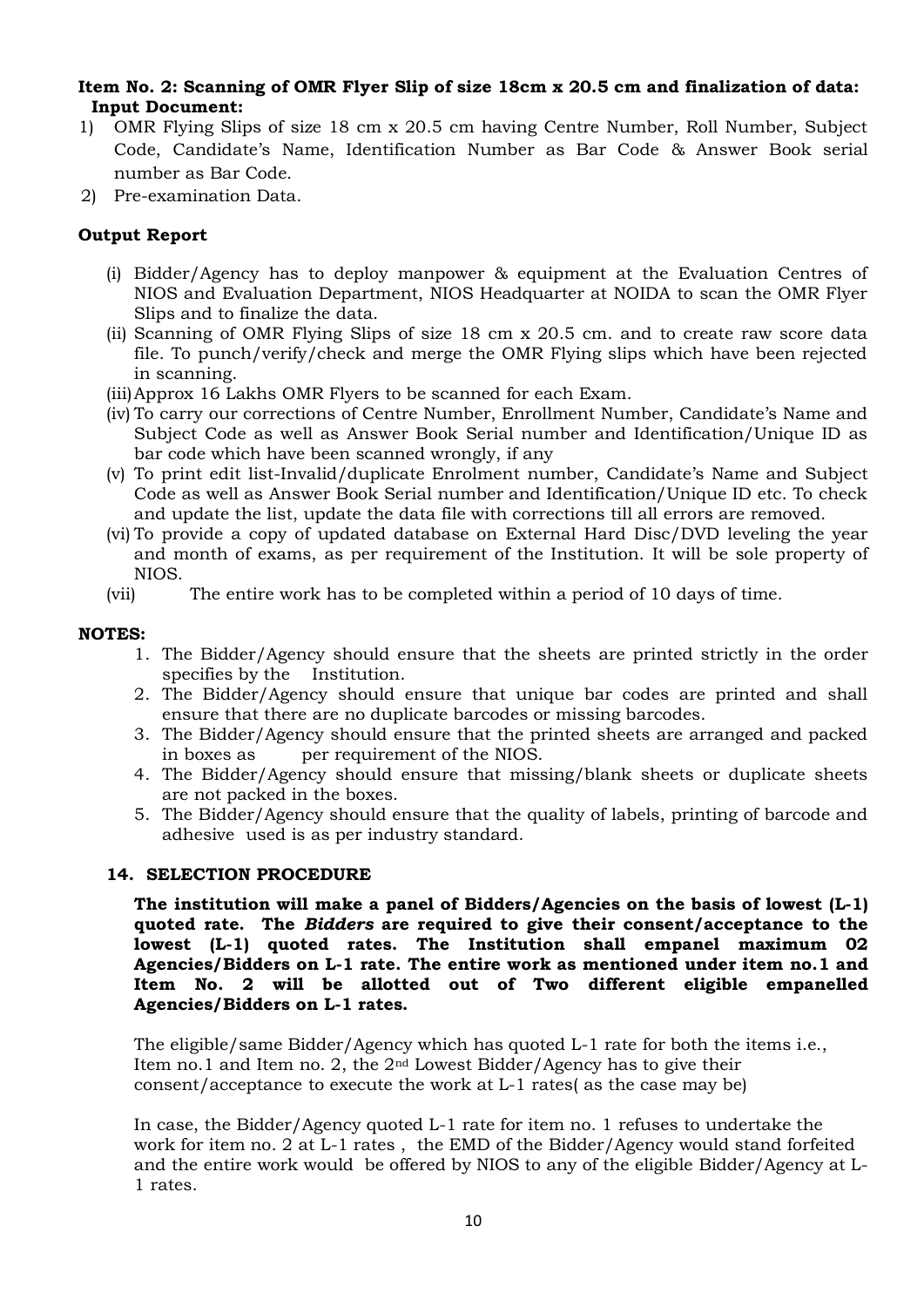## **National Institute of Open Schooling (NIOS)**

(An Autonomous Institution under Deptt.of School Education & Literacy, Ministry of Education, Govt of India), A-24/25, Institutional Area, Sector -62, NOIDA-201309 (U.P)

## **Scanning of OMR Flyer Slips and finalization of data as well as complete making of adhesive laser label and printing of unique ID with Barcode on adhesive laser labels & Printing of pre-evaluation data on OMR Award sheet for NIOS examinations.**

## **GENERAL TERMS AND CONDITIONS**

Bidders/Agencies responding to this enquiry shall be deemed to be agreeable to the General & Specific terms and conditions herein contained. These terms and conditions shall be binding on the successful Bidder/Agency. Bidders/Agencies complying partly are liable to be rejected. National Institute of Open Schooling (NIOS), NOIDA, will process the tenders as per the GFR 2017. NIOS reserves the right to accept or reject any or all or part of tender without assigning any reason thereof and shall also not be bound to accept the tender quoted lowest rates. NIOS will not under any obligation to give any clarification to the agencies whose bids are rejected/not selected**.**

- 1. The Tender must be submitted in the prescribed Tender Format only.
- 2. The bid must be submitted online at CPPP e-Procurement site i.e. (**https://eprocure.gov.in/eprocure/app**) as per the schedule given in Critical Date Sheet.
- 3. No revision of the price bid will be allowed once the price bids are opened.
- 4. The rates/contract shall be valid for **THREE** years from date of Agreement or Award of work whichever is later. It can be extended for another one year on satisfactory performance of the Bidder/Agency on the same rate and terms & conditions and with the mutual consent of both the parties.
- 5. The Earnest Money Deposit (EMD) of **Rs. 90,000/- (Rupees Ninety thousand only)** is to be kept in the Technical Bid Envelope along with the tender in form of Demand Draft drawn on any Nationalized Bank in favour of Secretary, National Institute of Open Schooling, payable at NOIDA, U.P. failing which the tender shall be rejected out rightly.
- 6. NIOS will provide the design of OMR Award sheet and Adhesive sticker and there after Bidder/Agency will be responsible for the preparation of the art work, proof reading, typeset etc and will have to obtain the necessary approval from the NIOS in respect of finalization of the design before executing of work

# 7. **The Bidder/Agency shall be responsible to make all arrangements to ensure complete security and secrecy with regard to storage, safe custody of stationary.**

8. The EMD amount will be returned to the unsuccessful Bidders/Agencies without any interest after completion of selection process and receipt of Performance Bank Guarantee deposit from the successful Bidder/Agency. **The EMD amount shall be forfeited in case the Bidder/Agency who have quoted ' L-1' rate back out to execute the work.**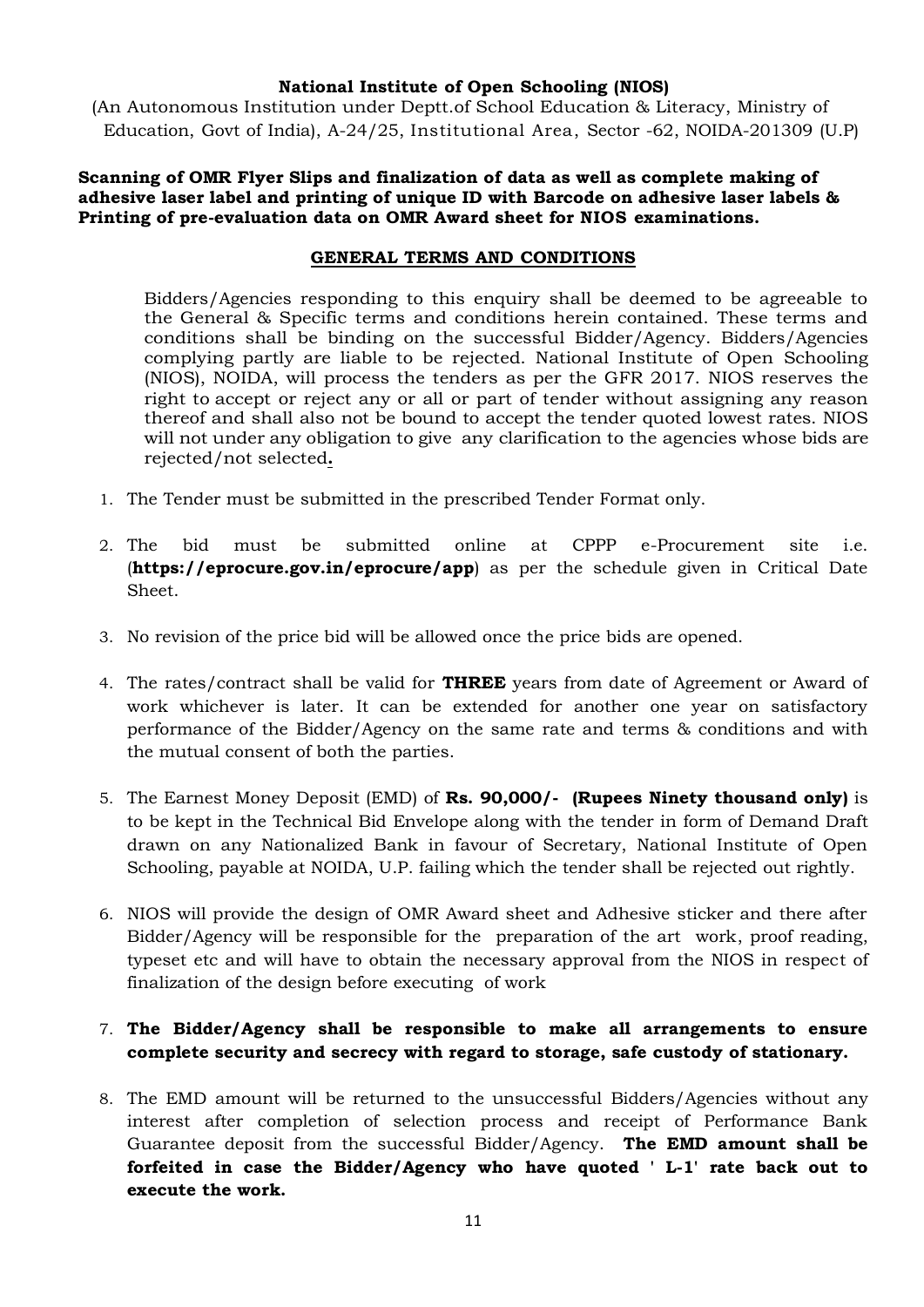- 9. Bidders/Agencies must have all the printing related facility at their premises. Any work or part of the work must not be out-sourced/sublet by the Bidder/Agency.
- 10. The Bidder/Agency must not have been blacklisted earlier by any of the Universities or Examination boards or agencies or any other organization and the Bidder/Agency has to furnish a self declaration in this regard.
- 11. To protect the highly confidential nature of this job, outsourcing for printing is not allowed. The Bidder/Agency should have complete in-house facilities for the entire activities & should have sufficient manpower to deploy at Regional centre for scanning etc.
- 12. The entire work intended to be tendered is of high confidential in nature. Hence absolute accuracy and confidentiality is required to be maintained at all stages.
- 13. The successful Bidder/Agency must maintain high standard of confidentiality and only deal with the official/officer authorized by the Director(Evaluation), NIOS.
- 14. NIOS reserves the right to visit the premises of the technically qualified Bidders/Agencies to inspect the infrastructure facilities on site before finalization of the bid and also during the period of the execution of the job to monitor the quality of the work. If any lapse is found, the authorities of the NIOS shall take such action, as deemed fit, which shall be final and binding.
- 15. No alteration should be made in any of the general and specific terms and conditions of the tender by scoring out. **No alteration or overwriting is permitted in the rates.** No alteration will be allowed after the tender is received by this office. No variation in the conditions shall be admissible. Any conditional offer with the words such as 'subject to', 'prior sale' will be ignored. Ambiguity must be avoided in filling the tender and the language used in filling the tender forms and must be clear and precise. Tenders not complying with these conditions may be rejected.
- 16. In case the NIOS feels that the Bidder/Agency has intentionally delayed the job, special penalty as deemed fit by the NIOS shall be imposed. In addition to the special penalty, the Bidder/Agency may also be black-listed & legal action against firm may be initiated. However, in case the period of execution of work is requested to be extended by the firm; the reason for delay in execution of the work must be conveyed to NIOS in writing at the earliest and looking into the gravity of the situation, the penalty may be reduced and the NIOS has the discretion to solely decide on this.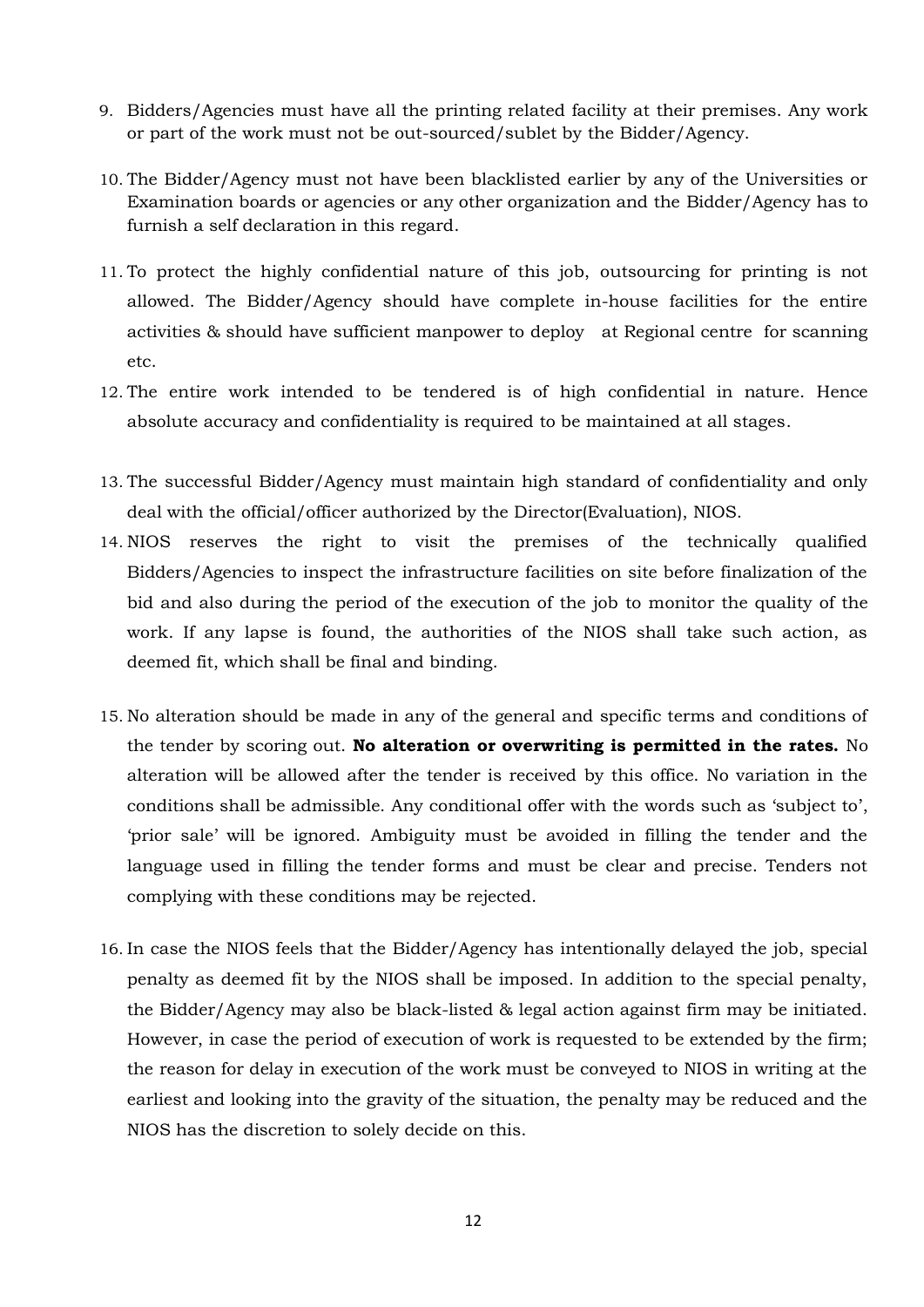- 17. In case the Bidder/Agency is not able to execute the job in time or to the entire satisfaction of the NIOS, NIOS may cancel the work order and allot the work to any other Bidder/Agency either from NIOS panel or otherwise at any time. Penalty as deemed fit may also be imposed and also recover any cost involved in excess of the approved rate of the contractor in the event of payment to the other agencies in the panel of NIOS.
- 18. **The institution will make a panel of** *Bidders/Agencies* **on the basis of lowest(L-1) quoted rate. The** *Bidders/Agencies* **are required to give their consent/acceptance to the lowest(L-1) quoted rates. The Institution shall empanel maximum 02 Agencies on L-1 rate.**
- 19. The successful Bidder/Agency has to submit Performance Bank Guarantee of Rs. **1,08,000/-( Rupees One Lakh Eight thousand only)** in favour of Secretary, NIOS toward Performance Bank Guarantee valid for **THREE year from the date of Award of works**. The Performance Bank Guarantee is liable to be forfeited in case the Bidder/Agency fails to execute the order in time, maintain the quality of the work or violate any other stipulations as laid down by the NIOS, suitable penalty may be imposed and the Bidder/Agency may be blacklisted including other legal actions against the firm.
- 20. **In case of any mistakes/errors found in Scanning of OMR Flyer Slips and finalization of data as well as complete making of adhesive laser label and printing of unique ID with Barcode on adhesive laser labels & Printing of pre-evaluation data on OMR Award sheet, the Chairperson, NIOS will be the sole authority to take action as deemed fit, which shall be final and binding on the Bidder/Agency.**
- 21. If the Bidder/Agency refuses to execute the job after accepting the condition of the tender at any point of time during the contract period, the Performance Bank Guarantee will be forfeited in full or in part which is at the sole discretion of the NIOS. Further any action as deemed fit will also be taken.
- 22. Decision of the Institution regarding selection / rejection for empanelment will be final and binding and no further correspondence will be entertained. The empanelled Bidders/Agencies will only be informed accordingly.
- 23. Empanelment by itself will not confer any right to receive orders, as placing of orders is subject to the requirement of the Institution and at the sole discretion of the Institution.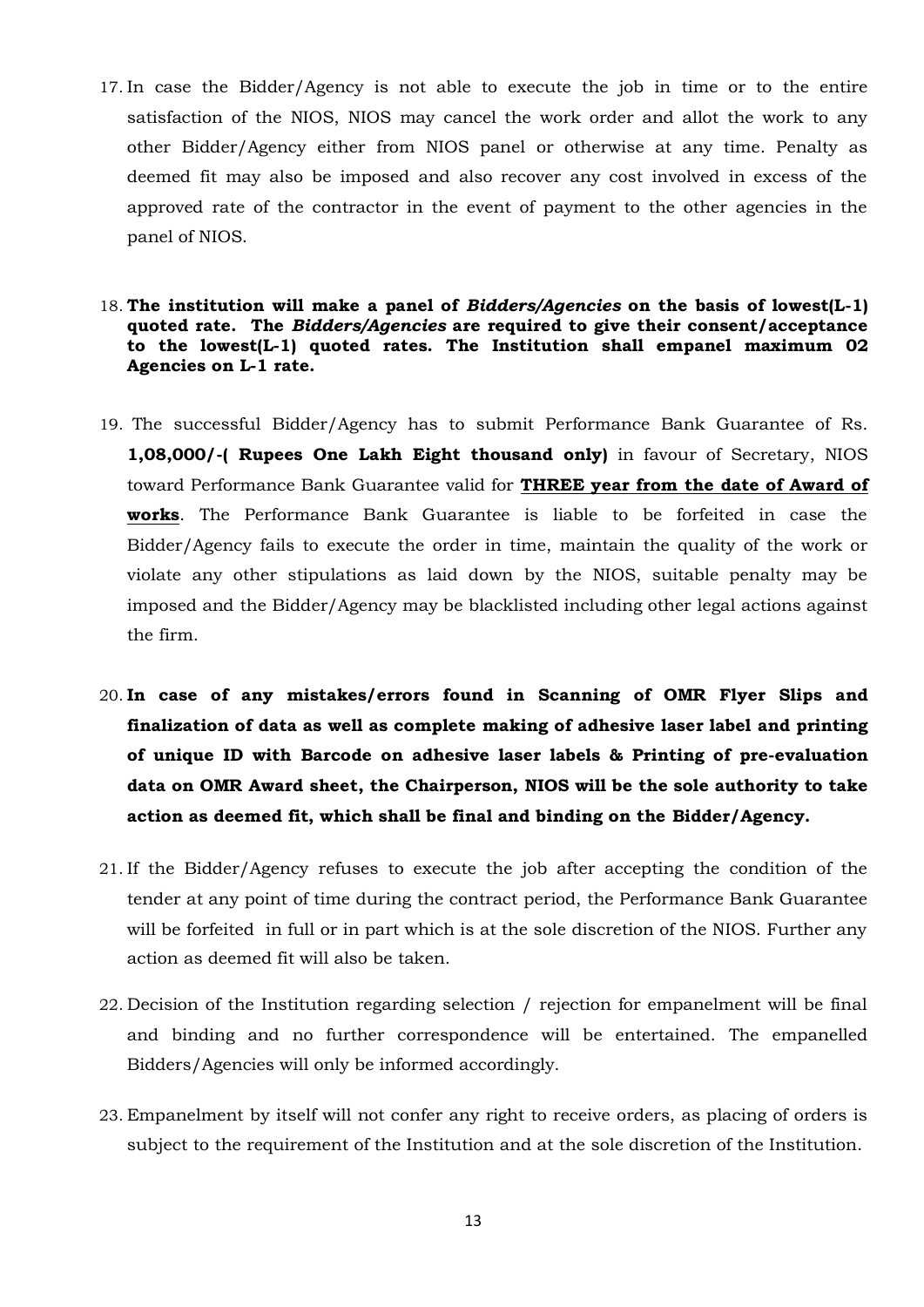- 24. If, information and details furnished by Bidders/Agencies are found to be false at any time in future or any information withheld, which comes to the notice of the Institution at a later stage, the empanelment of such Bidders/Agencies will be cancelled immediately and Performance Bank guarantee will be forfeited.
- 25. The successful Bidders/Agencies has to sign an agreement with the institution immediately after acceptance of lowest rate(L-1) on a non-judicial stamp paper of Rs. 100/- stating that the Bidder/Agency will abide by all the general & specific terms and conditions laid down in the tender document in totality in letter and spirit. Failure, delay or evasion on the part of Bidders/Agencies to execute the agreement within the stipulated period will lead to disqualification from the empanelled list. The quantum of works to be assigned would be split and shared among Bidders/Agencies by placing orders as per the sole discretion of the Institution from time to time.
- 26. No claim for price increase will be entertained after submission & in respect of finalized of bids and signing the contract except statutory obligations.
- 27. The Tender documents may be obtained from the CPP Portal or NIOS website free of cost. the tender furnished in any other manner will be treated as invalid.
- 28. The volume of work may increase or decrease according to the requirement of the NIOS.
- 29. The Institution reserves the right to reject any or all the tender without assigning any reasons.
- 30. The Bidder/Agency who is bidding for the first time and have not done the job of the NIOS previously will be required to complete System Test Run free of cost as per requirement and satisfaction of the NIOS within stipulated time frame with test data supplied by the NIOS. The NIOS will not pay any charges for the same, either for system designing, software development or processing, whatsoever.
- 31. If the rate quoted by any of the Bidders/Agencies appears to be unreasonable/abnormally low in comparison to prevalent market rate at the relevant point of time, the tender may be rejected.
- 32. The payment will be made after satisfactory completion of work .
- 33. The Bidder/Agency will have to install scanners and computer system including printers at the Evaluation Centers of NIOS and Evaluation Department, Headquarter at NOIDA of NIOS. Data recognition, checking and pupation can be carried out at its own computer center and in no case shall be subcontracted.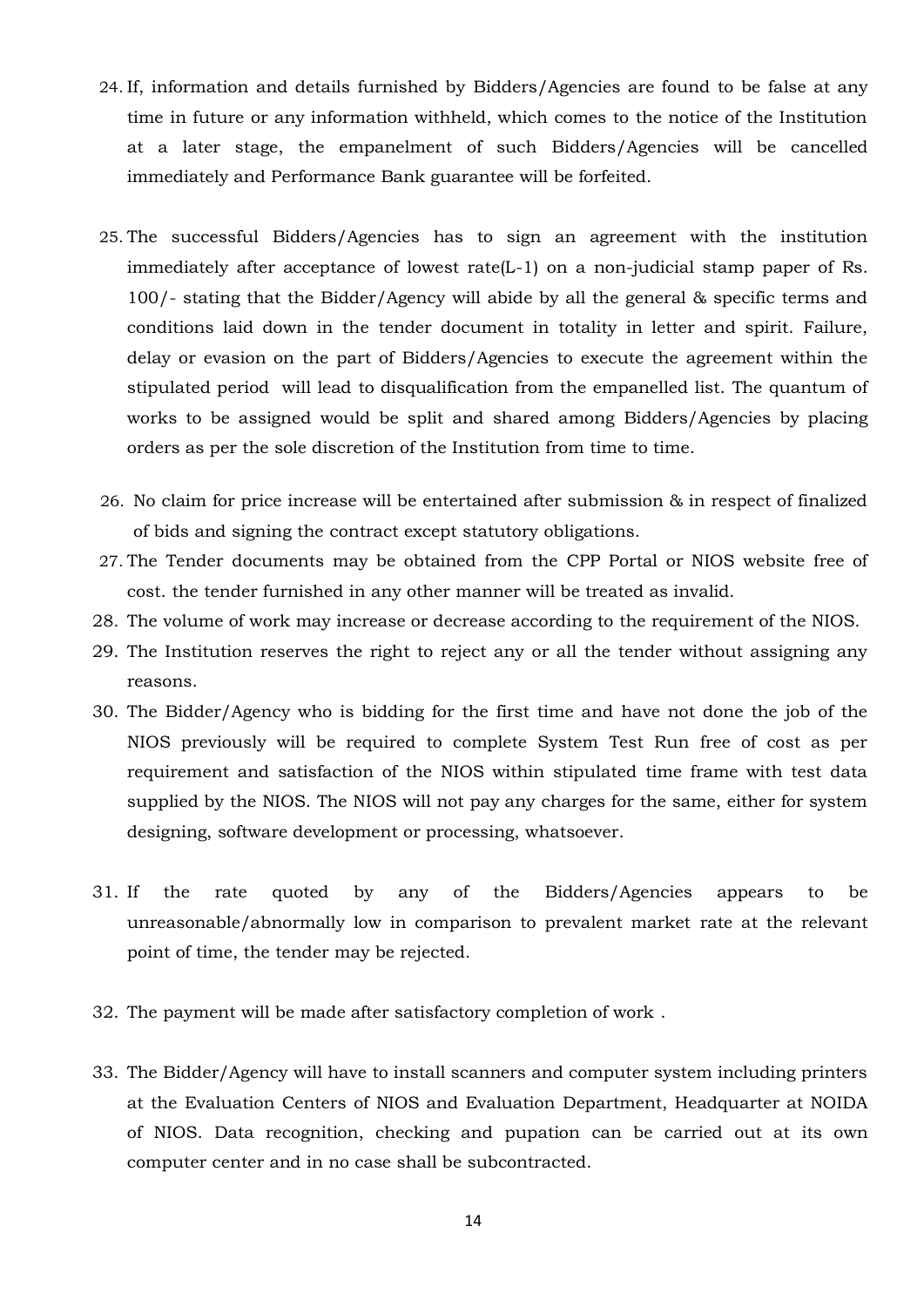- 34. The Bidder/Agency will arrange for collection of input documents/ data from the Institution's office and return the same along with the output reports at the Institution's office.
- 35. The data stored will be the property of the Institution and the Bidder/Agency will have to supply a copy of the updated data file on CD as and when required by the Institution. Data will not be erased without written permission of the Institution.
- 36. The Bidder/Agency should have adequate number of heavy duty scanners of its own with scanning speed of 40-50 pages per minute each. The Bidder/Agency has to install scanners at each Evaluation Centre of the Institution to scan 50,000 to 60,000 sheets per day. The Bidder/Agency will have to supply the data on CD to the Institution at the end of each day
- 37. Bidder/Agency has to deploy manpower & equipment at the Evaluation Centres of NIOS and Evaluation Department, Headquarter at NOIDA of NIOS.
- 38. The entire work has to be completed within the period of 20 days of time
- 39. The Bidders/Agencies must not have been blacklisted earlier by any of the Universities or Examination boards or agencies or any other organization and the Bidders/Agencies has to furnish a self declaration in this regard.
- 40. In the event of any dispute arising between the NIOS and the selected Bidder/Agency, the same shall be subject to the jurisdiction of courts in NOIDA, Gautam Budh Nagar, U.P.

# **41. Penalty:**

- **41.1.** In case the supply is not made within the stipulated period the penalty may be imposed to printer/Bidder/Agency for delay as per the following.
	- (i). Penalty of 4 % of total value of work for delay of one week (Upto 7 days )
	- (ii). Penalty of 8% of total value of work for delay of two week (upto 14 days)
	- (iii). Penalty of 14% of total value of work for delay for above 14 days

However, if the supply is made beyond 30 days from due date, EMD /Performance Bank Guarantee Deposit shall also be forfeited in addition to the penalty.

41.2 In case the Bidder/Agency is not able to execute to the job on time or to the entire satisfaction of NIOS the work may be allotted to any other Bidder/Agency at any point of time without assigning any reason. The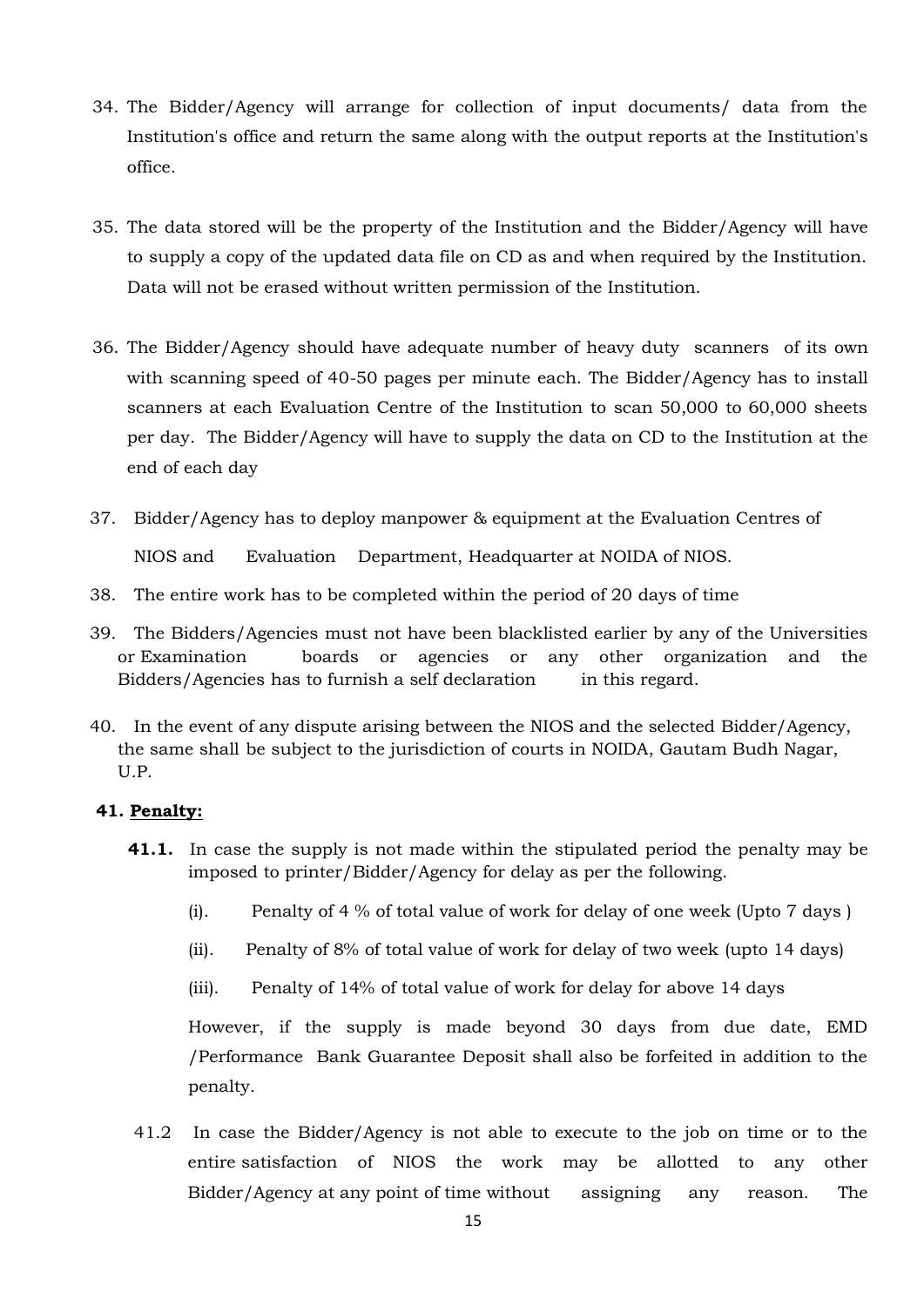difference between the rates agreed to between NIOS and Third party, which would undertake such work shall be liable to pay by the defaulting firm along with the penalty, if any, imposed by NIOS.

- 41.3 For any error in the OMR flyer slip or poor quality in printing of award sheet Adhesive laser labels and printing, a suitable penalty may be imposed by NIOS which may go up to 10% of the total value of the work or may decide by the NIOS
- 41.4 Any mistake in the Scanning of OMR Flyer Slips and finalization of data as well as complete making of adhesive laser label and printing of unique ID with Barcode on adhesive laser labels & Printing of pre-evaluation data on OMR Award sheet work it will be the sole responsibility of the Bidder/Agency and the Bidder/Agency will have to bear the cost of any liability arising out from the mistake/negligence in execution this work. In case of serious mistake /repeated mistake or negligence, NIOS reserves the right to cancel the contract and forfeit the Bank Guarantee at any point of time. The Bidder/Agency may also be black listed and debarred for considering such work in future.

All the terms and conditions stated under clause no 01 to 41 are accepted to me /us.

#### **(Signature of authorized person of Bidders/ Security Printer with Seal/Stamp)**

| <b>Date</b> | the control of the control of the control of the control of the control of the control of |
|-------------|-------------------------------------------------------------------------------------------|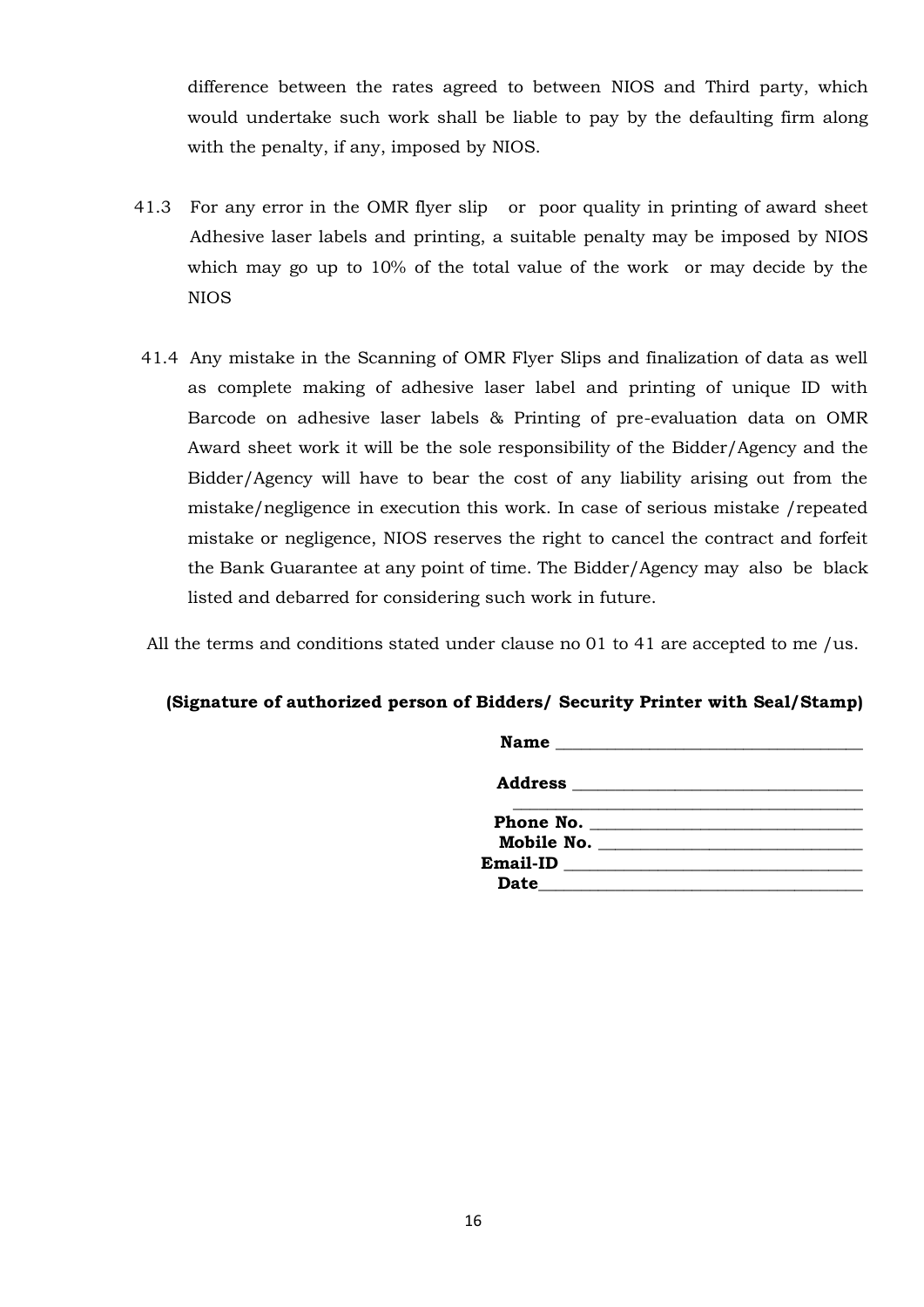# **SUBMISSION OF BID**

The Bid should be submitted in two parts (Technical Bid and Financial Bid ) as described below-

# **"Part 1: Technical Bid" which will consist of Proof for meeting eligibility criteria, receipt of payment of Tender Processing fee, EMD & check list.**

# **"Part 2: Financial Bid" which will consist of the details of financial matters.**.

Any bids received after the stipulated period will not be accepted by NIOS.

# **Part 1- Technical Bid**

- i. Scanned copy Tender processing fee and EMD.
- ii. Scanned copy Declaration Letter.
- iii. Scanned Copy of all the relevant document for Pre-Qualification bid as mentioned in Eligibility conditions or Terms & Conditions.

## **Part 2- Financial Bid**

i. Schedule of price Bid in the form of BOX XXX.xls

**NIOS will evaluate the Technical bid as per the eligibility criteria mentioned in the Tender and those who qualify in the Technical Bid will be informed for the opening of the Financial bid with date, time and venue of opening of Financial Bid.**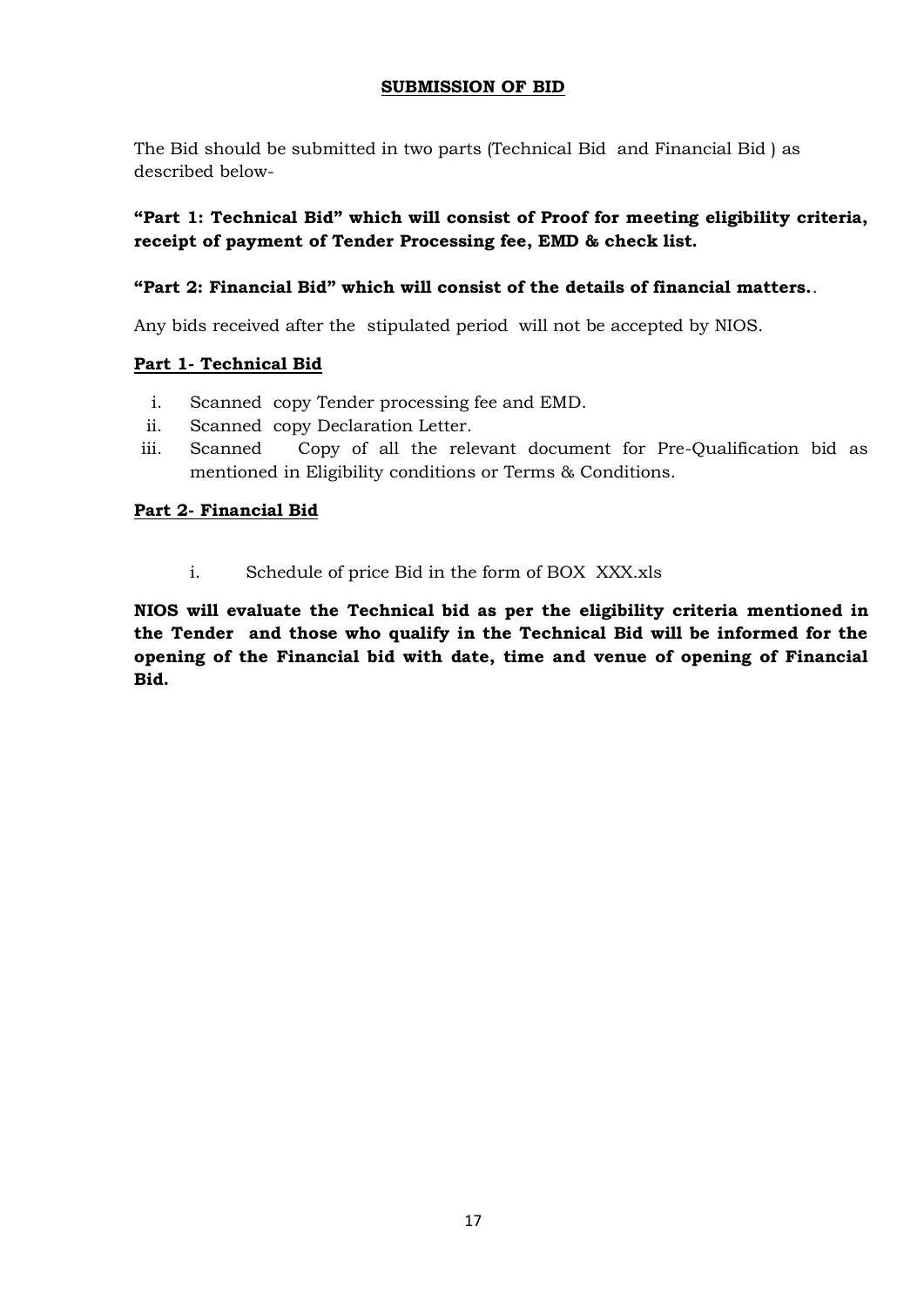# **INSTRUCTION FOR ONLINE BID SUBMISSION:**

The Bidders/Agencies are required to submit soft copies of their bids electronically on the CPP Portal, using valid Digital Signature Certificates. The instruction given below are meant to assist the Bidders/Agencies in registering on the CPP Portal, prepare their bids in accordance with the requirement and submitting their bids online on the CPP Portal.

More information useful for submitting online bids on the CPP Portal may be obtained at: **https://eprocure.gov.in/eprocure/app**

# **REGISTRATION**

- 1. Bidders/Agencies are required to enroll on the e-Procurement module of the Central Public Procurement Portal (URL: **https://eprocure.gov.in/eprocure/app**) by clicking on the link "Online Bidder/Agency Enrolment" on the CPP Portal which is free of charge.
- 2. As part of the enrollment process the Bidders/Agencies will be required to choose a unique username and assign a password for their accounts.
- 3. Bidders/Agencies are advised to register their valid email address and mobile numbers as part of the registration process. These would be used for any communication from the CPP Portal.
- 4. Upon enrolment the Bidder/Agencys will be required to register their valid Digital Signature Certificate (Class III Certificates with signing key usage ) issued by any Certifying Authority recognized by CCA India (E.G. Sify/ nCode/ eMudhra etc.) with their profile.
- 5. Only one valid Digital Signature Certificate (DSC) should be registered by a Bidder/Agency, please note that the Bidders/Agencies are responsible to ensure that they do not lend their DSC's to others which may lead to misuse.
- 6. Bidder/Agency then logs in to the site through the secured log-in by entering their user ID/Password and the password of the DSC/eToken.

# **SEARCHING FOR TENDER DOCUMENTS**

- 1. There are various search options built in the CPP Portal to facilitate Bidders/Agencies to search active tenders by several parameters. These parameters could include Tender ID. Organization Name, Location, Date Value, etc. there is also an option of advanced search for tenders wherein the Bidders/Agencies may combine a number of search parameter such as Organization Name, Form of Contract, Location Date, Other keywords etc to search for a tender published on the CPP Portal.
- 2. Once the Bidders/Agencies have selected the tenders they are interested in, they may download the required documents/ tender schedules. These tenders can be moved to the respective My Tenders folder. This would enable the CPP Portal to intimate the Bidders/Agencies through SMS/ e-mail in case there is any corrigendum issued to the tender document.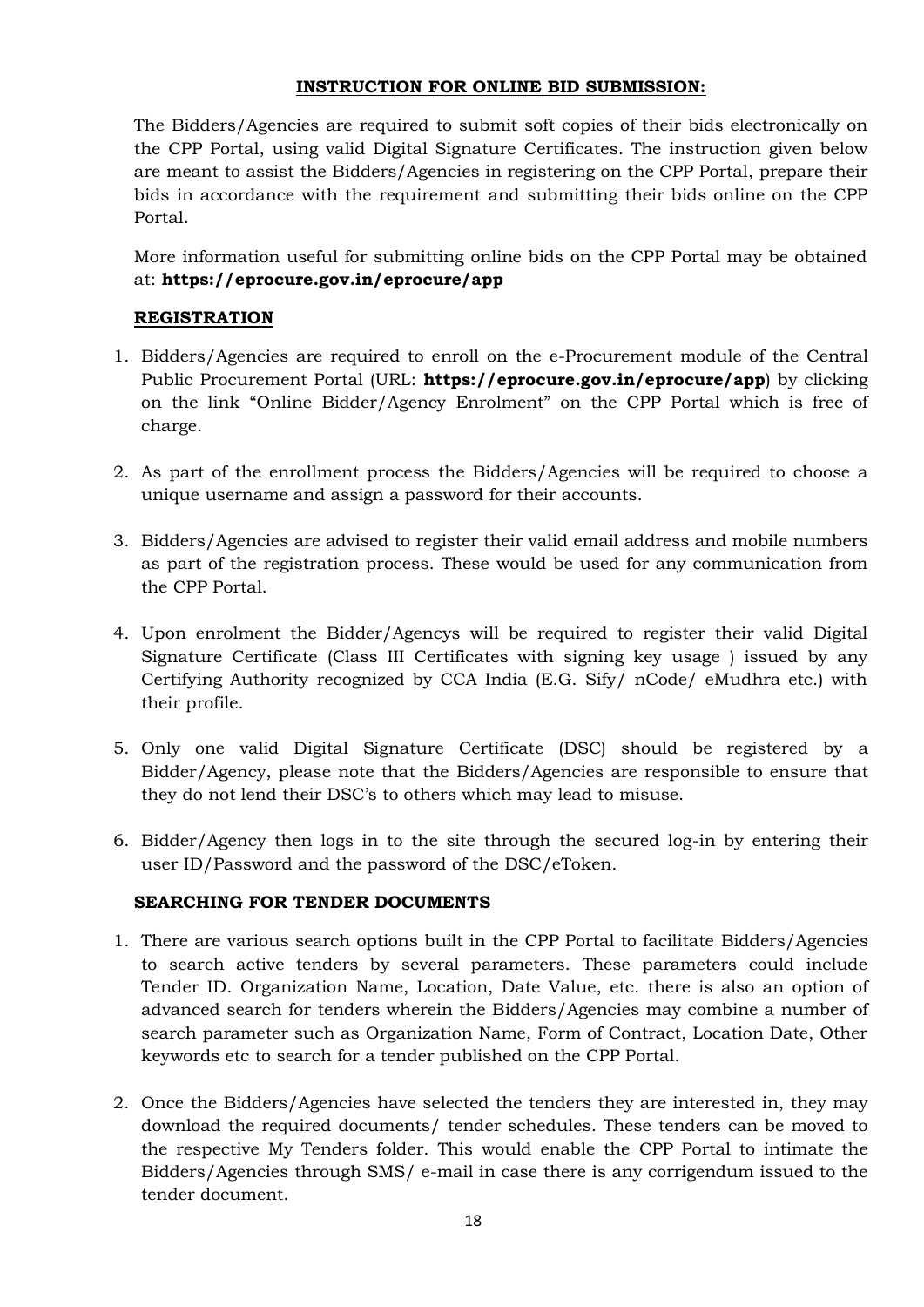3. The Bidders/Agencies should make a note of the unique tender ID assigned to each tender. In case they want to obtain any clarification/help from the Helpdesk.

## **PREPARATION OF BIDS**

- 1. Bidder/Agency should take into account any corrigendum published on the tender document before submitting their bids.
- 2. Please go through the tender advertisement and the tender document carefully to understand the documents required to be submitted as part of the bid please note the number of covers in which the bid documents have to be submitted the number of documents- including the names and content of each of the document that need to be submitted. Any deviation from these may lead to rejection of the bid.
- 3. Bidder/Agency, in advance should get ready the bid documents to be submitted as indicated in the tender document/ schedule and generally they can be in **PDF/ XLS/DWF/JPG** formats. Bid documents may be scanned with 100dpi with black and white option which helps in reducing size of the scanned documents.
- 4. To avoid the time and effort required in uploading the same set of standard documents which are required to be submitted as a part of every bid, a provision of uploading such standard documents (e.g. PAN card copy, annual reports, auditor certificate etc.) has been provided to the Bidders/Agencies. Bidders/Agencies can use 'My Space" or "Other important Documents" area available to them to upload such documents. These documents may be directly submitted from the 'My Space" area while submitted a bid, and need not be uploaded again and again this will lead to a reduction in the time required for bid submission process.

## **SUBMISSION OF BIDS**

- 1. Bidder/Agency should log into the site well in advance for bid submission so that they can upload the bid in time i.e. on or before the bid submission time. Bidder/Agency will be responsible for any delay due to other issues.
- 2. The Bidder/Agency has to digitally sign and upload the required bid documents one by one as indicated in the tender document.
- 3. Bidder/Agency has to select the payment option as "offline" to pay the tender fee/ EMD as applicable and enter details of the instrument.
- 4. Bidder/Agency should prepare the EMD as per the instruction specified in the tender document. The original should be posted/countered/given in person to the concerned official latest by the last date of bid submission or as specified in the tender document. The details of the DD/any other accepted instrument, physically sent should tally with the details available in the scanned copy and the date entered during bid submission time otherwise the uploaded bid will be rejected.
- 5. Bidders/Agencies are requested to note that they should necessarily submit their financial bids in the format provided and no other format is acceptable. If the price bid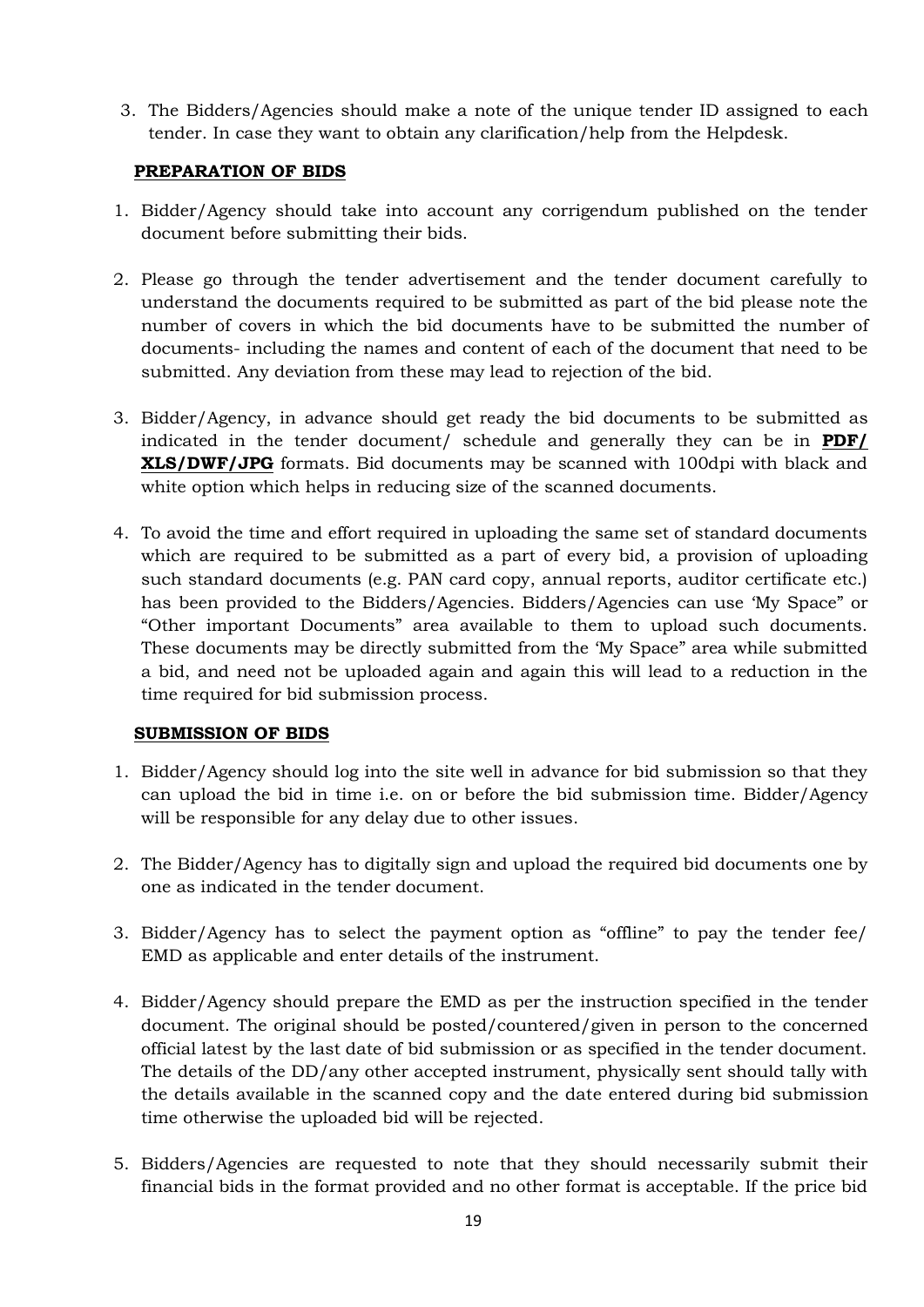has been given as a standard BoQ format with the tender document, then the same is to be downloaded and to be filled by all the Bidders/Agencies. Bidders/Agencies are required to download the BoQ file, open it and complete the white colored (unprotected) cells with their respective financial quotes and other details (such as name of the Bidder/Agency).No other cells should be changed. Once the details have been completed, the Bidder/Agency should save it and submit it online, without changing the filename. If the BoQ file is found to be modified by the Bidder/Agency, the bid will be rejected.

- 6. The server time (which is displayed on the Bidders/Agencies dashboard) will be considered as the standard time for referencing the deadlines for submission of the bids by the Bidders/Agencies, opening of bids etc. The Bidders/Agencies should follow this time during bid submission.
- 7. All the documents being submitted by the Bidders/Agencies would be encrypted using PKI encryption techniques to ensure the secrecy of the data. The data entered cannot be viewed by unauthorized persons until the time of bid opening. The confidentiality of the bids is maintained using the Secured Socket Layer 128 bit encryption technology. Data storage encryption of sensitive fields is done. Any bid document that is uploaded to the server is subjected to symmetric encryption using a system generated symmetric key. Further this key is subjected to asymmetric encryption using buyer/bid opener's public keys. Overall, the uploaded tender documents become readable only after the tender opening by the authorized bid openers.
- 8. The uploaded tender documents become readable only after the tender opening by the authorized bid openers.
- 9. Upon the successful and timely submission of bids (i.e. after Clicking 'Freeze Bid Submission' in the portal) the portal will give a successful and submission message & a bid summary will be displayed with the bid no. and the date & time of submission of the bid with all other relevant details.
- 10.The bid summary has to be printed and kept as an acknowledgement of the submission of the bid. The acknowledgement may be used as an entry pass for any bid opening meetings.

## **ASSISTANCE TO BIDDERS**

- 1. Any queries related to the tender document and the terms and condition contained therein should be addressed to the Tender inviting Authority for a tender or the contract person indicated in the tender.
- 2. Any queries relating to the process of online bid submission or queries relating to CPP Portal in general may be directed to the 24x7 CPP Portal helpdesk.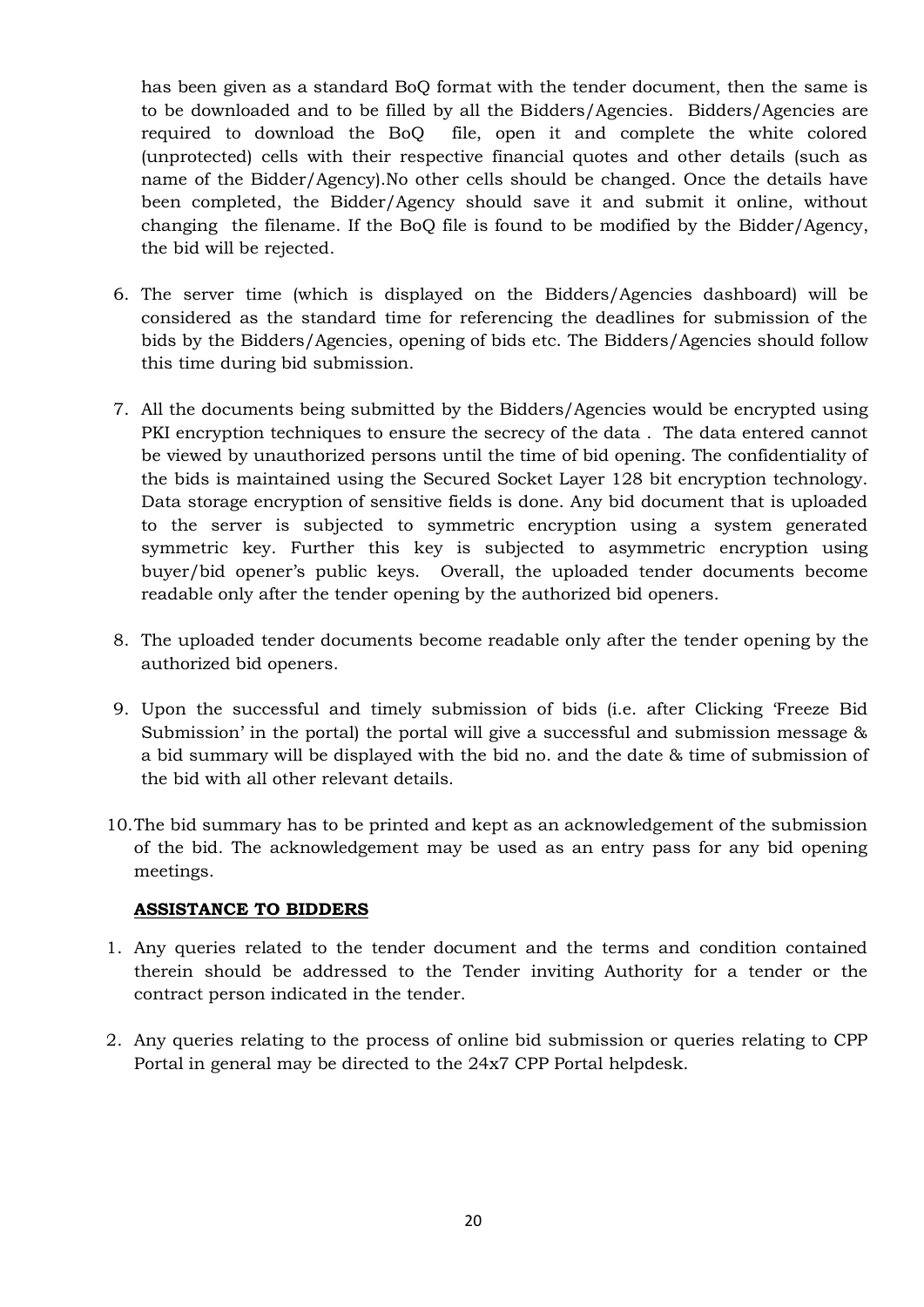## **TECHNICAL BID**

**(Tender for Scanning of OMR Flyer Slips and finalization of data as well as complete making of Adhesive Laser Label and printing of unique ID with Barcode on Adhesive Laser Labels & Printing of Pre-evaluation data on OMR Award sheet for NIOS Examination)**

## **(Note: Bidder/Agency must read the enclosed term & condition before filling up the particular in the form)**

After having gone through the details as enlisted in the tender documents along with terms and conditions of the tender for Scanning of OMR Flyer Slips and finalization of data as well as complete making of Adhesive Laser Label and printing of unique ID with Barcode on Adhesive Laser Labels & Printing of Pre-evaluation data on OMR Award sheet for NIOS Examination, I/we accept all the general and specific terms and conditions as well as all the information contained in the tender document and quote our lowest rates on the financial bid proforma. I/We hereby submit duly completed Technical Bid .

### **General Information**

| SI.<br>No. | Particular                                                                                                                                                            | <b>Details</b> |
|------------|-----------------------------------------------------------------------------------------------------------------------------------------------------------------------|----------------|
| 1.         | Name of Bidder/Agency registered with ISO<br>Certified.                                                                                                               |                |
| 2.         | Name of Director/ Proprietor<br>a) Designation<br>b) Telephone no.<br>c) Mobile no.<br>d) Email ID                                                                    |                |
| 3.         | Address of the Bidder/Agency:<br>Head Office:<br>(i)<br>Branch (if any):<br>(ii)<br>Printing Press Location:<br>(iii)<br>Area and number of Floors (in sq. m)<br>(iv) |                |
| 4.         | Contact details of Bidder/Agency:<br>(i) Telephone Number(s)<br>(ii) Mobile No.:<br>(iii) Fax No.<br>$(iv)$ E-mail ID:                                                |                |
| 5.         | Year of Establishment & Registration No. ISO<br>certified.<br>(Please attach certificate thereof)                                                                     |                |
| 6.         | Bank Details for payment :<br>(a) Account Number:<br>(b) IFSC Number :<br>(c) Name of the Bank:<br>(d) Address of the Bank:                                           |                |
| 7.         | Total area of Office space<br>In case of Rent/Ownership, please enclose proof.                                                                                        |                |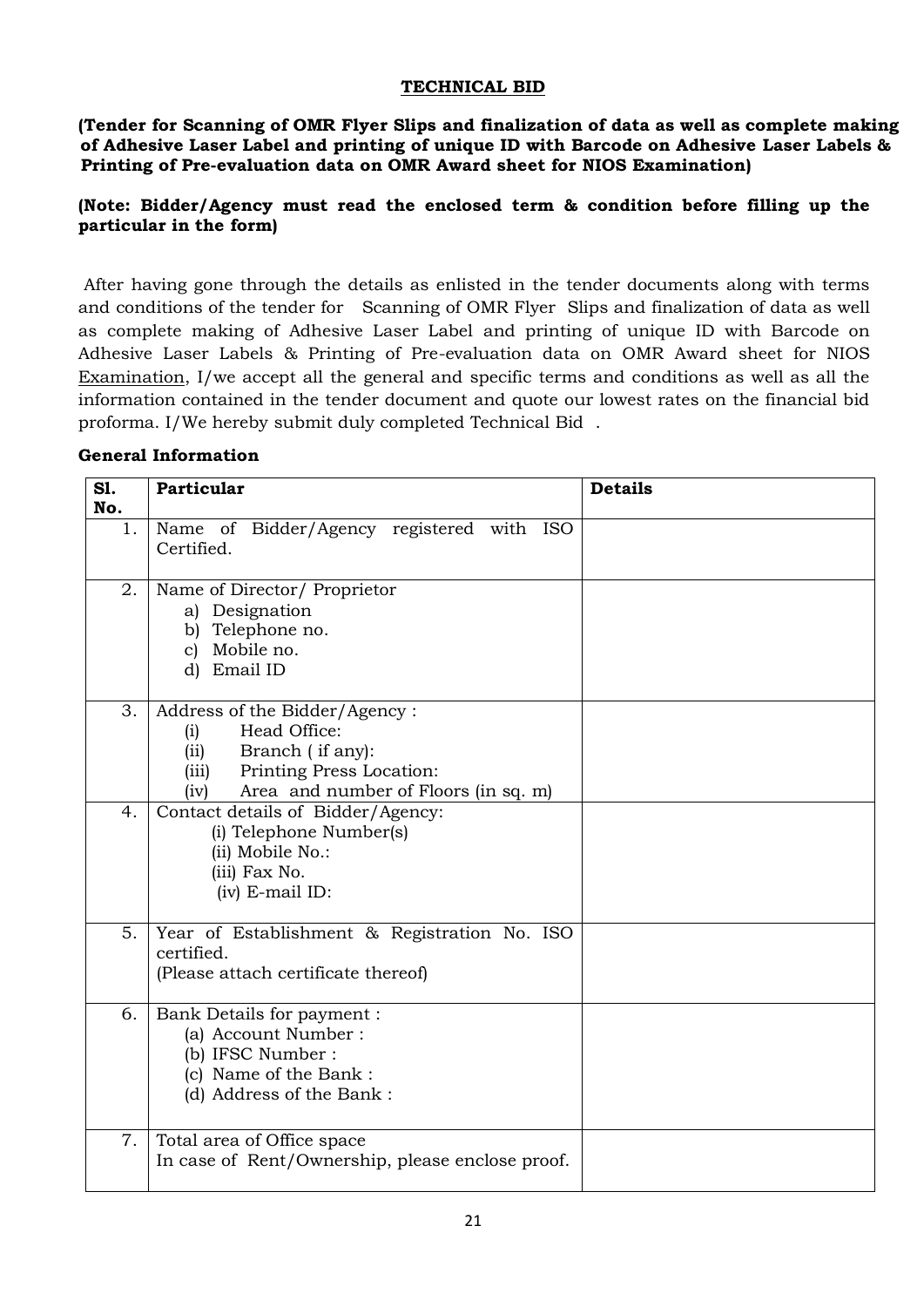| 8.  | If your firm is a sole proprietorship<br>or<br>partnership firm or any other Categories (give<br>details)                                                                                  |  |
|-----|--------------------------------------------------------------------------------------------------------------------------------------------------------------------------------------------|--|
| 9.  | Whether the company is insured against fire,<br>theft and burglary. If so, please state the<br>amount for which it is insured, the name<br>of the insurance firm and policy no. and period |  |
|     | 10. Registration No. / TAN No./GST No.                                                                                                                                                     |  |
| 11. | Whether the Tender Documents duly signed,<br>Stamped and enclosed.                                                                                                                         |  |
|     | the undertaking<br>12. Whether,<br>that<br>the<br>Bidder/Agency has not been blacklisted by any<br>Govt./Public undertaking Institution<br>Organization /IBA enclosed (YES/NO)             |  |
|     | 13. Detail of DD for Tender processing fee of<br>Rs. ______/- (DD no, Date and Bank)                                                                                                       |  |
|     | no, Date and Bank)                                                                                                                                                                         |  |
|     | 15. Distance from NIOS HQs, NOIDA to the work<br>place of Bidder/Agency                                                                                                                    |  |
|     | 16. Number of computer (Latest Configuration)                                                                                                                                              |  |
|     | 17. Number of Scanners (Heavy Duty)                                                                                                                                                        |  |
|     | 18. Number of Line Printer (Heavy Duty)                                                                                                                                                    |  |
|     | 19. Number of Laser Printer Heavy Duty with<br>printing capacity if at least 30-40 pages per<br>minute.                                                                                    |  |
| 20. | Number of permanent staff (including technical)                                                                                                                                            |  |
| 21. | Number of contractual(skilled/ un-skilled staff)                                                                                                                                           |  |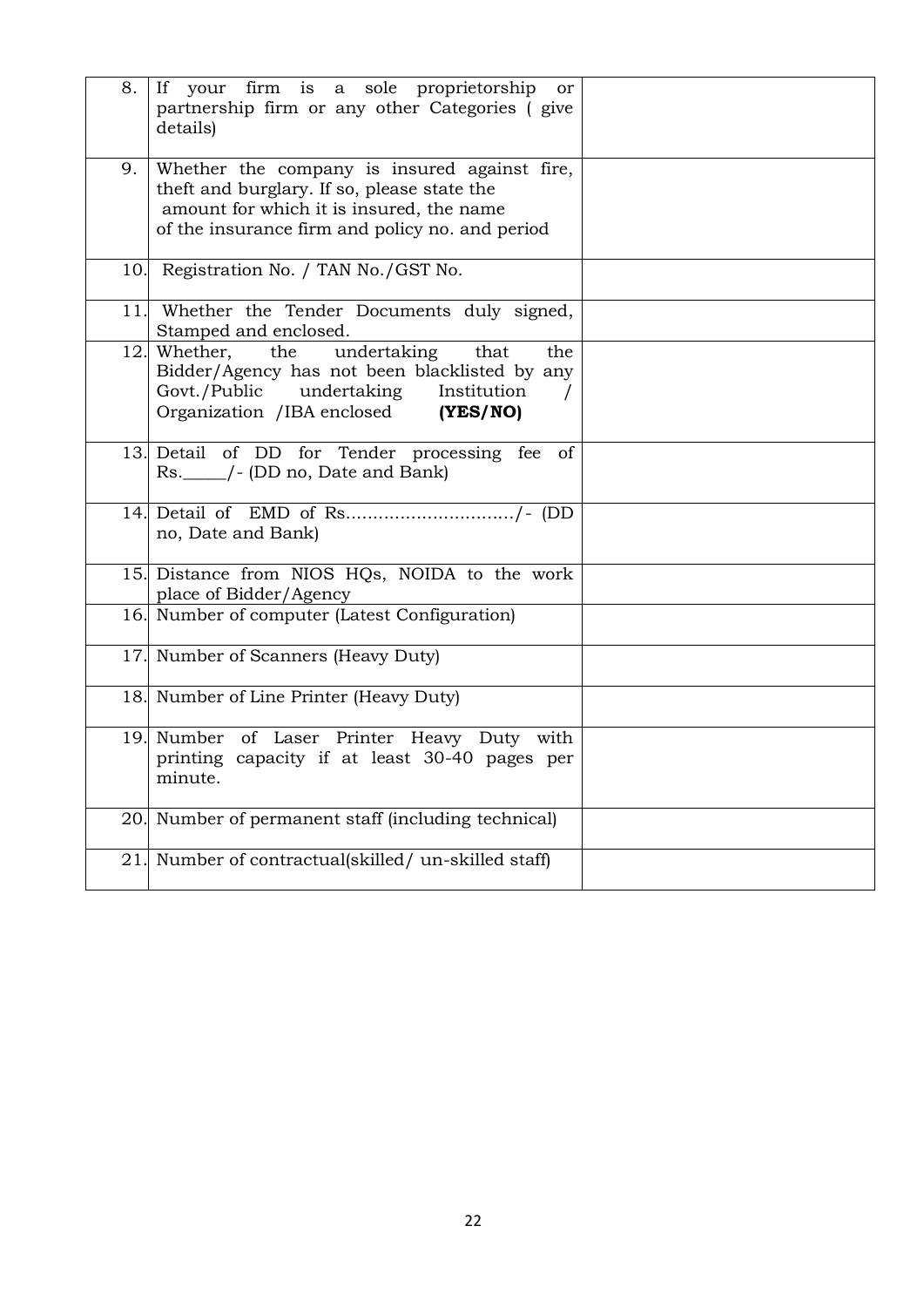22.Experience in handling the work of Scanning of OMR Flyer Slips and finalization of data as well as complete making of Adhesive Laser Label and printing of unique ID with Barcode on Adhesive Laser Labels & Printing of Pre-evaluation data on OMR Award sheet of NIOS Examination work of other Board/ University/ reputed Educational Institution. Please enclose at least three work orders & minimum three years Experience certificates from the organization to whom you have rendered service successfully.

| Year        | Name of Board/University/<br><b>Educational Institution etc.</b> | Qty. | Details of work executed |
|-------------|------------------------------------------------------------------|------|--------------------------|
| $ 2018-19 $ |                                                                  |      |                          |
| $ 2019-20 $ |                                                                  |      |                          |
| 2020-21     |                                                                  |      |                          |

23. Minimum turnover of **Rupees 3.0 Crores** per annum in each of the previous three years. (Enclose copy of audited accounts with trading, profit and loss account and balance sheet)

| <b>Financial Year</b> | <b>Annual Turnover (in Rs.)</b> |
|-----------------------|---------------------------------|
| 2018-19               |                                 |
| 2019-20               |                                 |
| 2020-21               |                                 |

- 24. A copy of Income Tax Return submitted during the last 03 financial years may be furnished. (with copy of pan card)
- 25. Whether eligibility criteria as given in the Tender Documents is fulfilled by the Bidder/Agency. **YES/NO**

(Name & Signature of Bidder/Agency with Seal & Date)

Name:\_\_\_\_\_\_\_\_\_\_\_\_\_\_\_\_\_\_\_\_\_\_\_\_\_\_\_\_

Mobile no:\_\_\_\_\_\_\_\_\_\_\_\_\_\_\_\_\_\_\_\_\_\_\_\_\_\_\_\_\_ E-mail ID : \_\_\_\_\_\_\_\_\_\_\_\_\_\_\_\_\_\_\_\_\_\_\_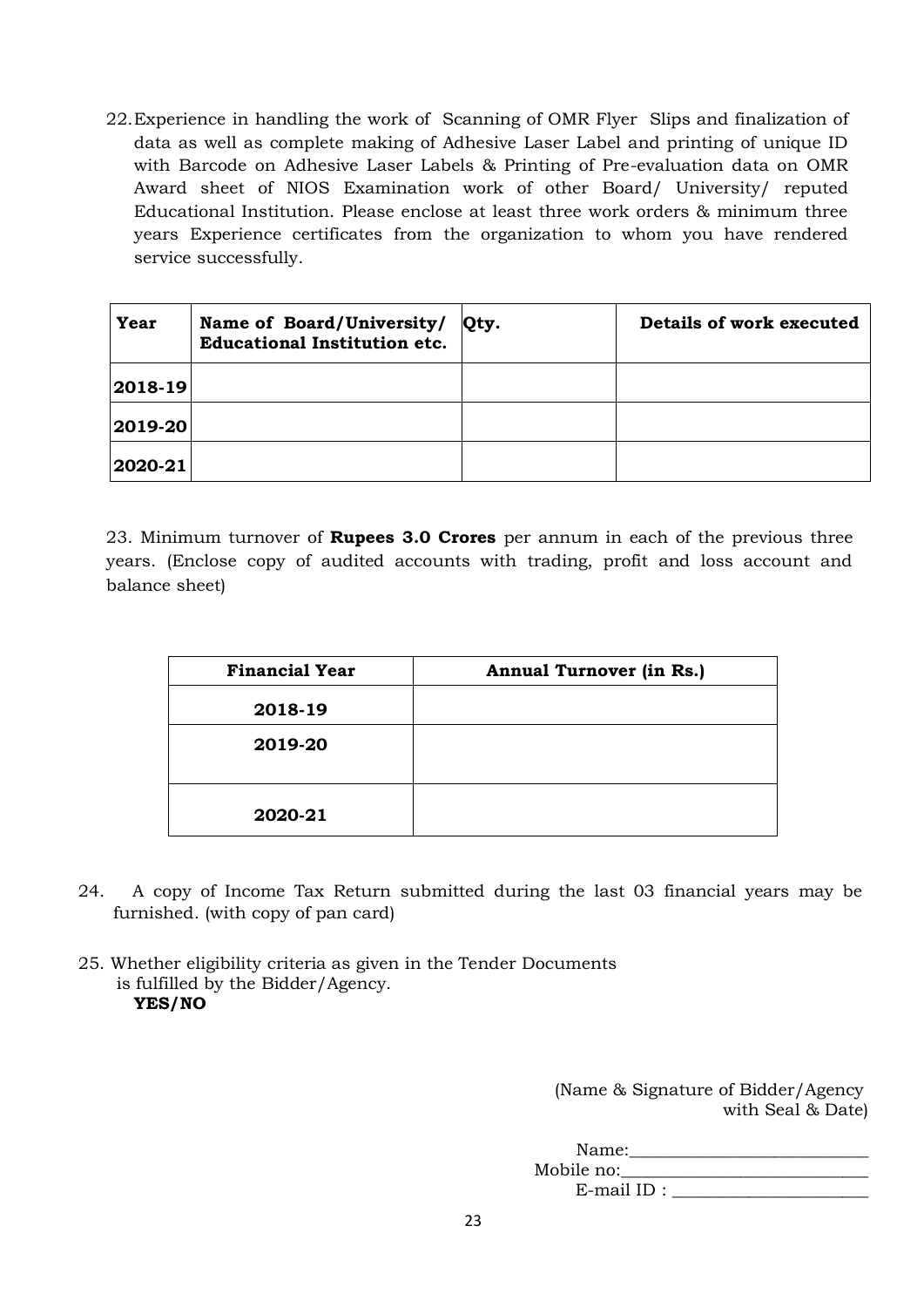# **Check List for Technical Bid**

| SL.<br><b>No</b> | Name of the Document (copy of duly certified by the<br>Bidder/Agency)                                                                                       | <b>Remarks</b><br>(Enclosed/Not<br>Enclosed) |
|------------------|-------------------------------------------------------------------------------------------------------------------------------------------------------------|----------------------------------------------|
| 1.               | Registration certificate with ISO Certified Bidder/Agency                                                                                                   |                                              |
| 2.               | Company registration certificate                                                                                                                            |                                              |
| 3.               | minimum<br>(Rupees<br>Turnover<br>) in each of the previous three<br>years (Trading, Profit and Loss a/c and Balance Sheet of last                          |                                              |
|                  | three years)                                                                                                                                                |                                              |
|                  | 4. Experience certificate minimum of three (3) years                                                                                                        |                                              |
|                  | 5. Please enclose copies of three (03) work orders successfully<br>executed                                                                                 |                                              |
| 6.               | Copies of the Income Tax Returns for the last three financial<br>years along with PAN.                                                                      |                                              |
|                  | 7. Demand Draft for Tender processing fee of Rs. 7-                                                                                                         |                                              |
| 8.1              | Demand Draft for EMD                                                                                                                                        |                                              |
| 9.               | GST Certificate.                                                                                                                                            |                                              |
|                  | 10 Sales Tax/Registration no / TAN no. and PAN                                                                                                              |                                              |
|                  | 11 Copy of insurance against fire & theft etc.                                                                                                              |                                              |
|                  | 12 Self declaration and undertaking that the Bidder/Agency has not<br>been blacklisted/debarred by any Govt./Public undertaking<br>Institution/Organization |                                              |
|                  | 13 Proof in respect of hiring office space/building on rent                                                                                                 |                                              |

( Name & Signature of Bidder/Agency With Seal & Date)

Name:\_\_\_\_\_\_\_\_\_\_\_\_\_\_\_\_\_\_\_\_

Mobile no:- \_\_\_\_\_\_\_\_\_\_\_\_\_\_\_\_ E-mail ID :  $-\frac{1}{\sqrt{2\pi}}$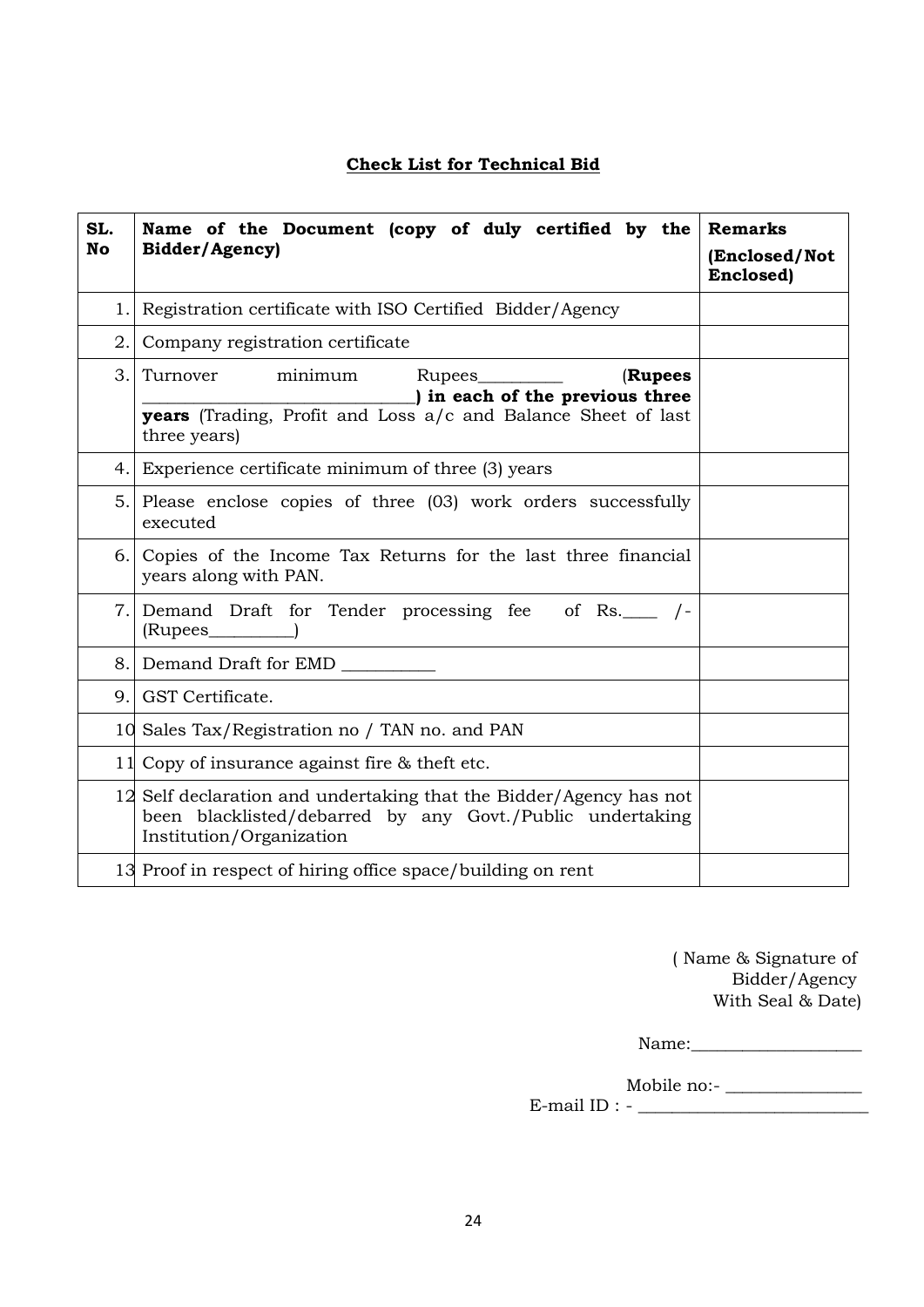### **NATIONAL INSTITUTE OF OPEN SCHOOLING (Financial Bid)**

**(**Tender from for Scanning of OMR Flying Slips and finalization of data as well as complete making of adhesive laser label and printing of unique ID with Barcode on adhesive laser labels & Printing of pre-evaluation data on OMR Award sheet for NIOS Examination.)

After having gone through the details of work and specification contained in the tender document and the terms and conditions as enlisted in the tender document for Scanning of OMR Flying Slips and finalization of data as well as complete making of adhesive laser label and printing of unique ID with Barcode on adhesive laser labels & Printing of pre-evaluation data on OMR Award sheet

I/we\_\_\_\_\_\_\_\_\_\_\_\_\_\_\_\_\_\_\_\_\_\_\_\_\_\_\_\_\_\_\_\_\_\_\_\_\_\_\_\_\_\_\_\_\_quote our lowest rates for the same as given below in prescribed proforma inclusive of all taxes

| Item<br><b>No.1</b> | <b>Brief details of work</b>                                                                                                                                                  | Rate (all inclusive)                      |
|---------------------|-------------------------------------------------------------------------------------------------------------------------------------------------------------------------------|-------------------------------------------|
| 1.1                 | Complete making of adhesive laser label of size 8.5<br>inches x 12 inches having 20 label of size $92 \text{mm} \times$<br>22.6mm each on 60 GSM release liner and 60 GSM     | Rs.<br>(Rupees                            |
|                     | for label for the activities mentioned in the tender<br>document.                                                                                                             | per<br>learner (inclusive of all Taxes).  |
| 1.2                 | Printing of unique ID with Barcode on adhesive<br>laser label having maximum 20 records on<br>duplicate on each sheet for the activities mentioned<br>in the tender document. | No Overwriting and cutting is<br>allowed. |
| 1.3                 | Printing of unique ID and other pre-examination<br>data on OMR award slip having maximum 20<br>records on each sheet for the activities mentioned<br>in the tender document.  |                                           |

| Item<br>No.2 | <b>Brief details of work</b>                                                                                            | Rates (all inclusive*)                    |  |
|--------------|-------------------------------------------------------------------------------------------------------------------------|-------------------------------------------|--|
| 2.1          | Scanning of OMR flyer slips, size 18 cm x 20.5 cm $\vert$ Rs.<br>finalization of data for Secondary/Senior<br>&         | (Rupees)                                  |  |
|              | Secondary/On Demand Exams(ODE), Vocational<br>Examinations of various learner (inclusive of all Taxes).<br>other<br>and | per                                       |  |
|              | Projects/schemes.                                                                                                       | No Overwriting and cutting is<br>allowed. |  |

**\* Note:** As per Notification No. 12/2017-Central Tax(rate) dated 28th June 2017, GST exempted to Institution NIOS for services related to conduct of examinations.

> (Authorized Signatory with full name, designation and stamp)

 $Full name$ 

Designation\_\_\_\_\_\_\_\_\_\_\_\_\_\_\_\_\_\_\_\_\_\_  $T_{\text{e}}1 \text{ N}_{\Omega}$ 

| TCT. 140 |  |  |
|----------|--|--|
| Mobile:  |  |  |

Email ID \_\_\_\_\_\_\_\_\_\_\_\_\_\_\_\_\_\_\_\_\_\_\_\_\_\_\_\_

Date

Place: